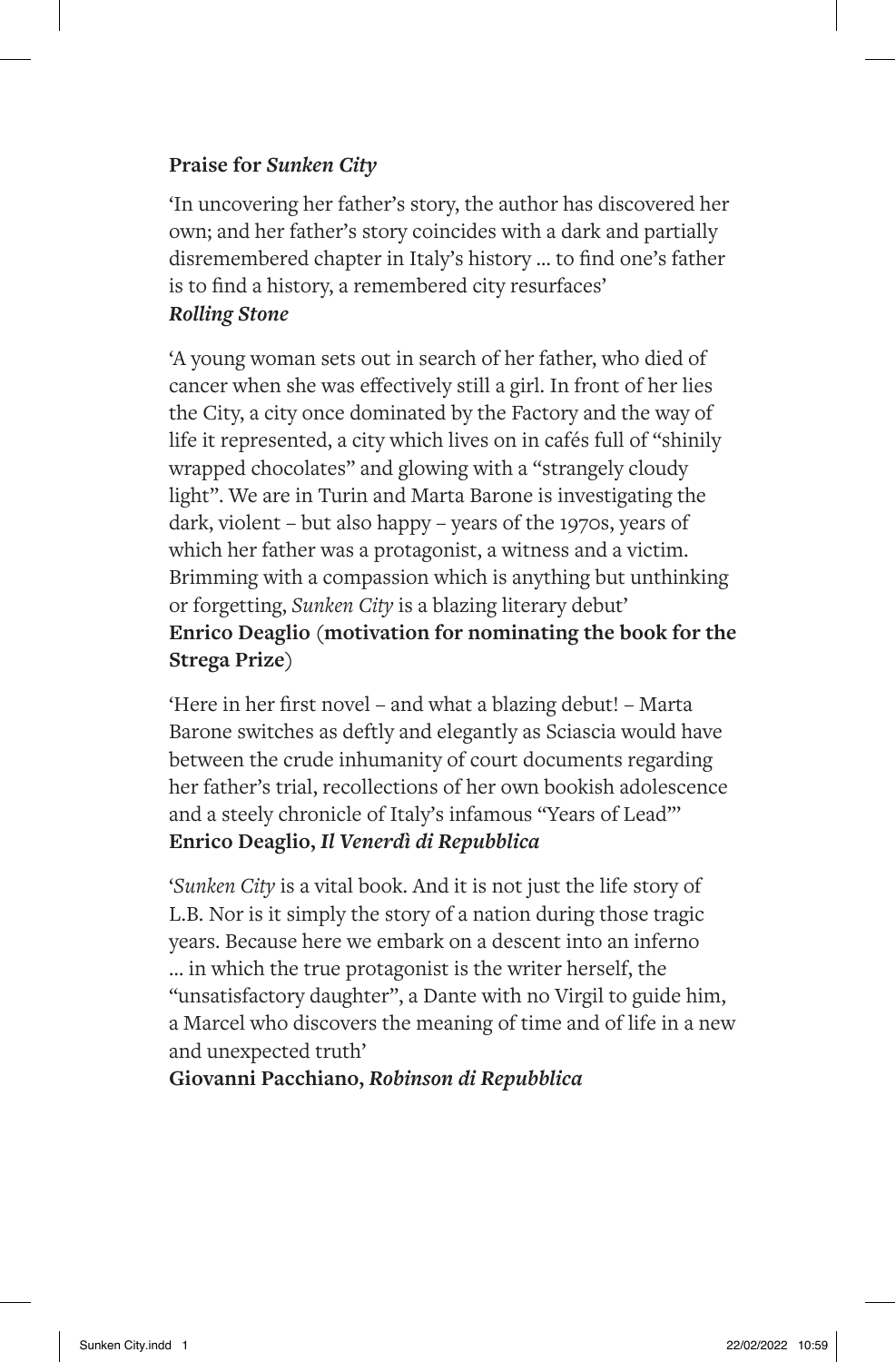'This is the perfect book for those who want to understand the fog of those extraordinary years, and what happened when it lifted and things became visible again and clear to see; it is the perfect book for those who want to understand the clash between a generation that grew up surrounded by that fog and a generation that grew up without fog, needing and wanting to confront things as they are and not as we dreamed they might be; it is the perfect book for those who want to understand what it means, for millennials, to be their fathers' children. … Many reviews of this very sophisticated, intense, historical and intimate book claim that it narrates "the loss of a father". I would say otherwise … This is a book about paternity as a cleaving in two, and it is an unblinking account of what is to be gained by learning who our fathers really are – we free them from the yoke of our expectations and, in doing so, extinguish any form of debt or servitude'

### **Simonetta Sciandivasci,** *Il Foglio*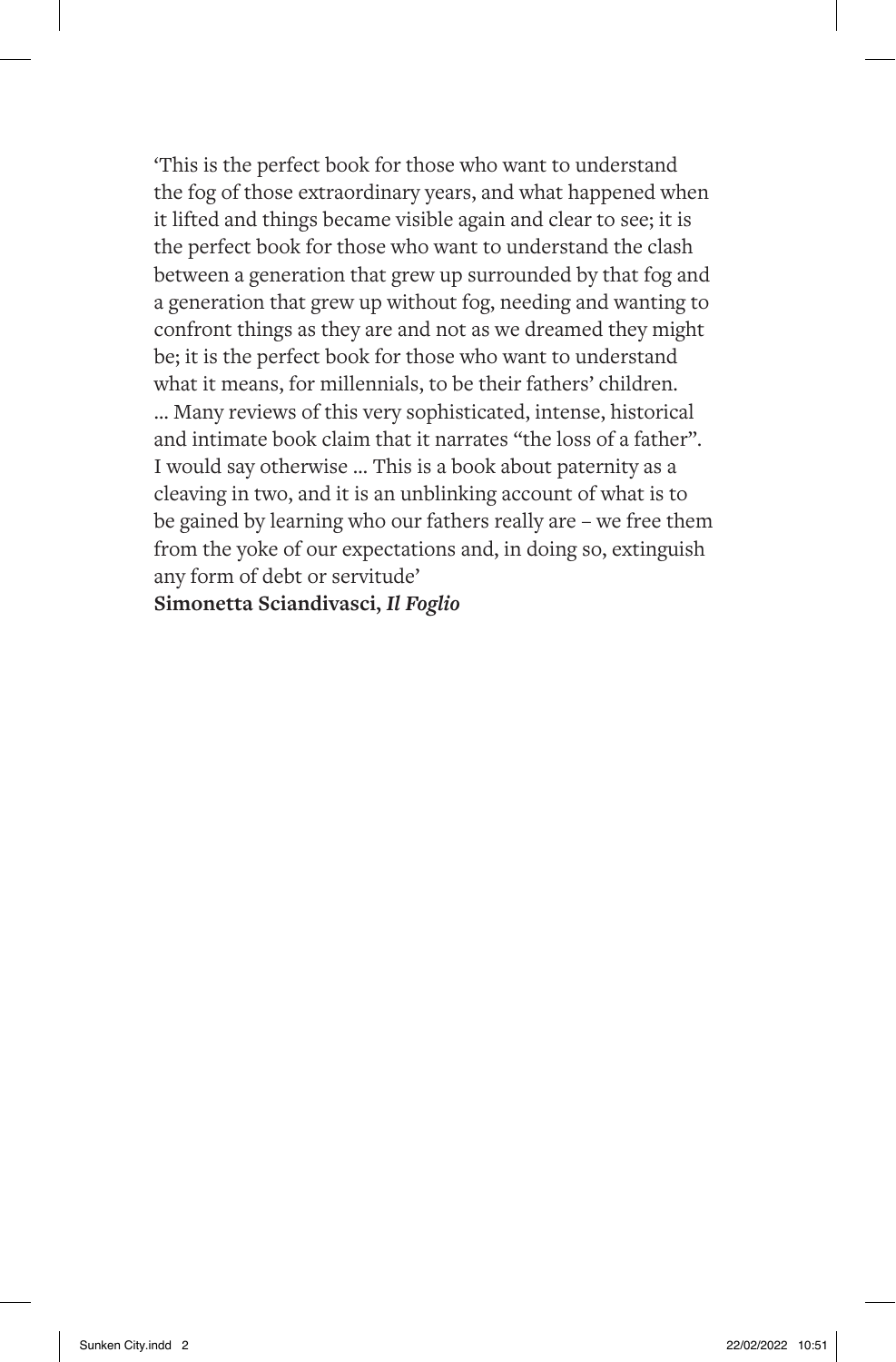Sunken City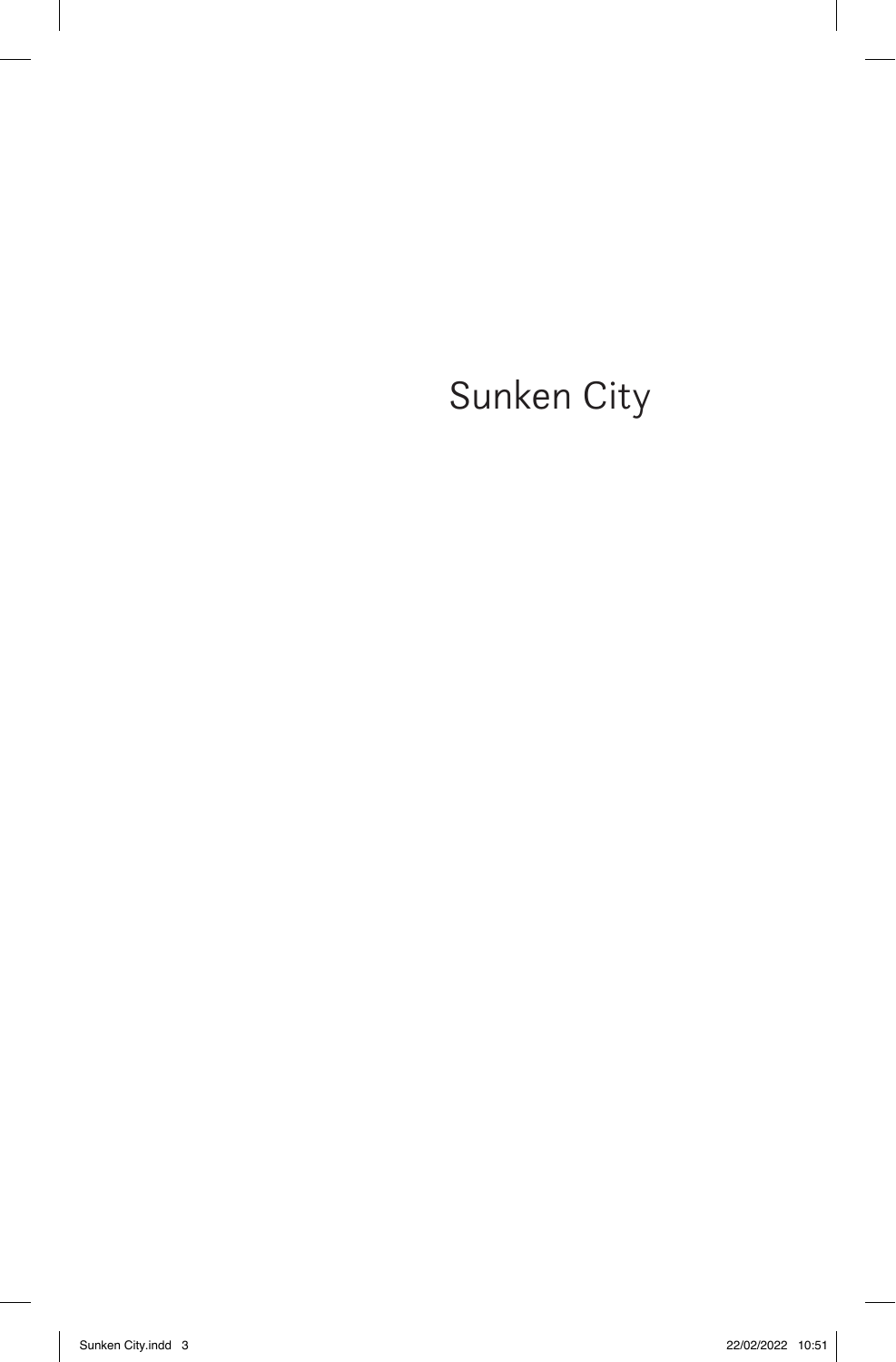# Sunken City

Marta Barone

translated by Julia MacGibbon

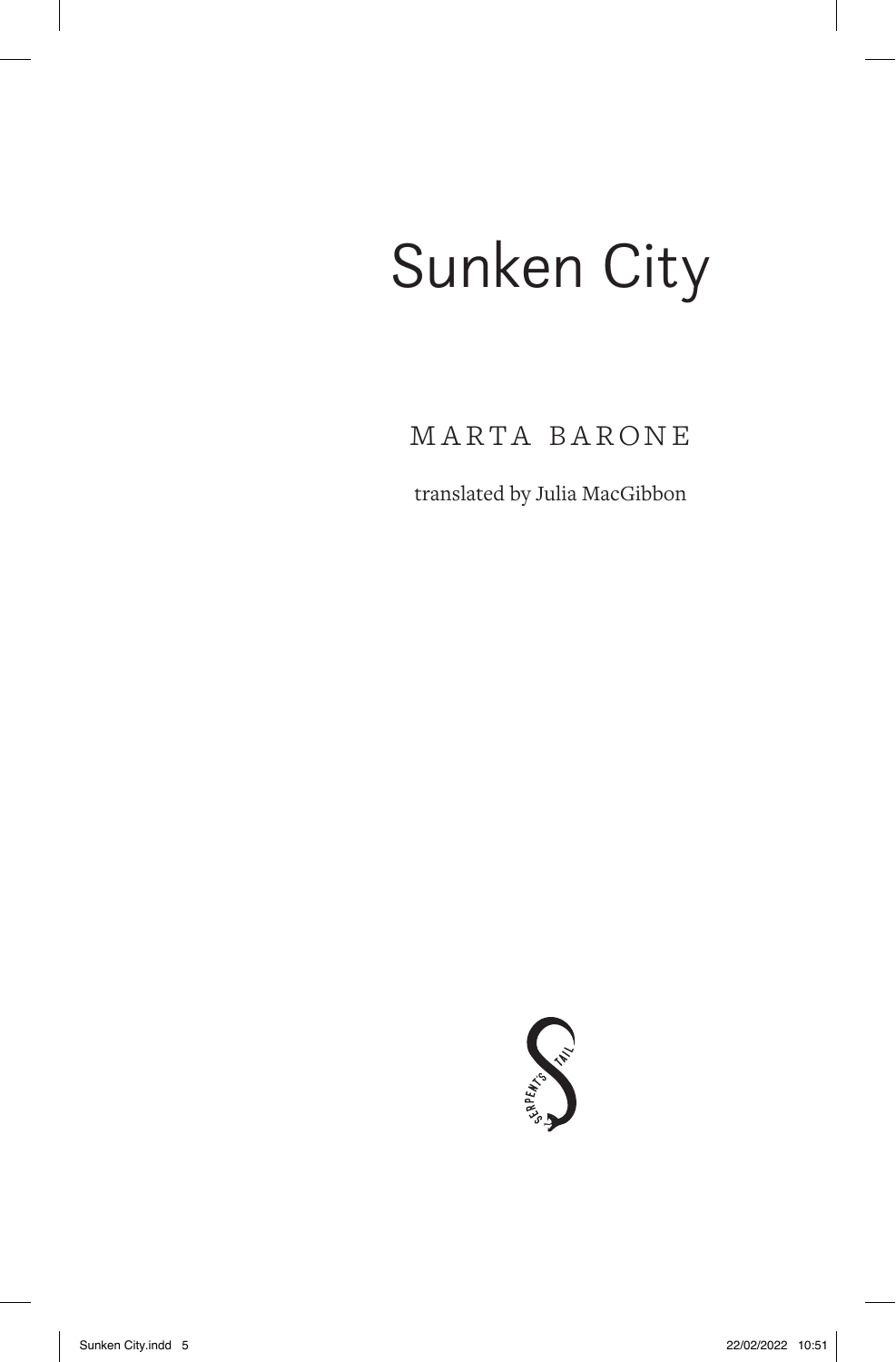First published in Great Britain in 2022 by Serpent's Tail, an imprint of PROFILE BOOKS LTD 29 Cloth Fair London eC1a 7jq *www.serpentstail.com*

Originally published in Italy in 2020 by Giunti Editore S.p.A./Bompiani Copyright © 2020 Giunti Editore S.p.A./Bompiani, Firenze-Milano *www.giunti.it www.bompiani.it*

Translation copyright © Julia MacGibbon 2022 Chronology of Key Events © Julia MacGibbon 2022

This work has been translated with the contribution of the Centro per il libro e la lettura for the Italian Ministry of Culture.

*Quest'opera è stata tradotta con il contributo del Centro per il libro e la lettura del Ministero della Cultura italiano.*



While every effort has been made to contact copyright-holders of copyright material, the author and publishers would be grateful for information where they have been unable to trace them, and would be glad to make amendments in further editions

10 9 8 7 6 5 4 3 2 1

Typeset in Freight Text by MacGuru Ltd Designed by Barneby Ltd Printed and bound in Great Britain by Clays Ltd, Elcograf S.p.A.

The moral right of the author has been asserted.

All rights reserved. Without limiting the rights under copyright reserved above, no part of this publication may be reproduced, stored or introduced into a retrieval system, or transmitted, in any form or by any means (electronic, mechanical, photocopying, recording or otherwise), without the prior written permission of both the copyright owner and the publisher of this book.

A CIP record for this book can be obtained from the British Library

ISBN: 978 1 78816 855 7 eISBN: 978 1 78283 875 3

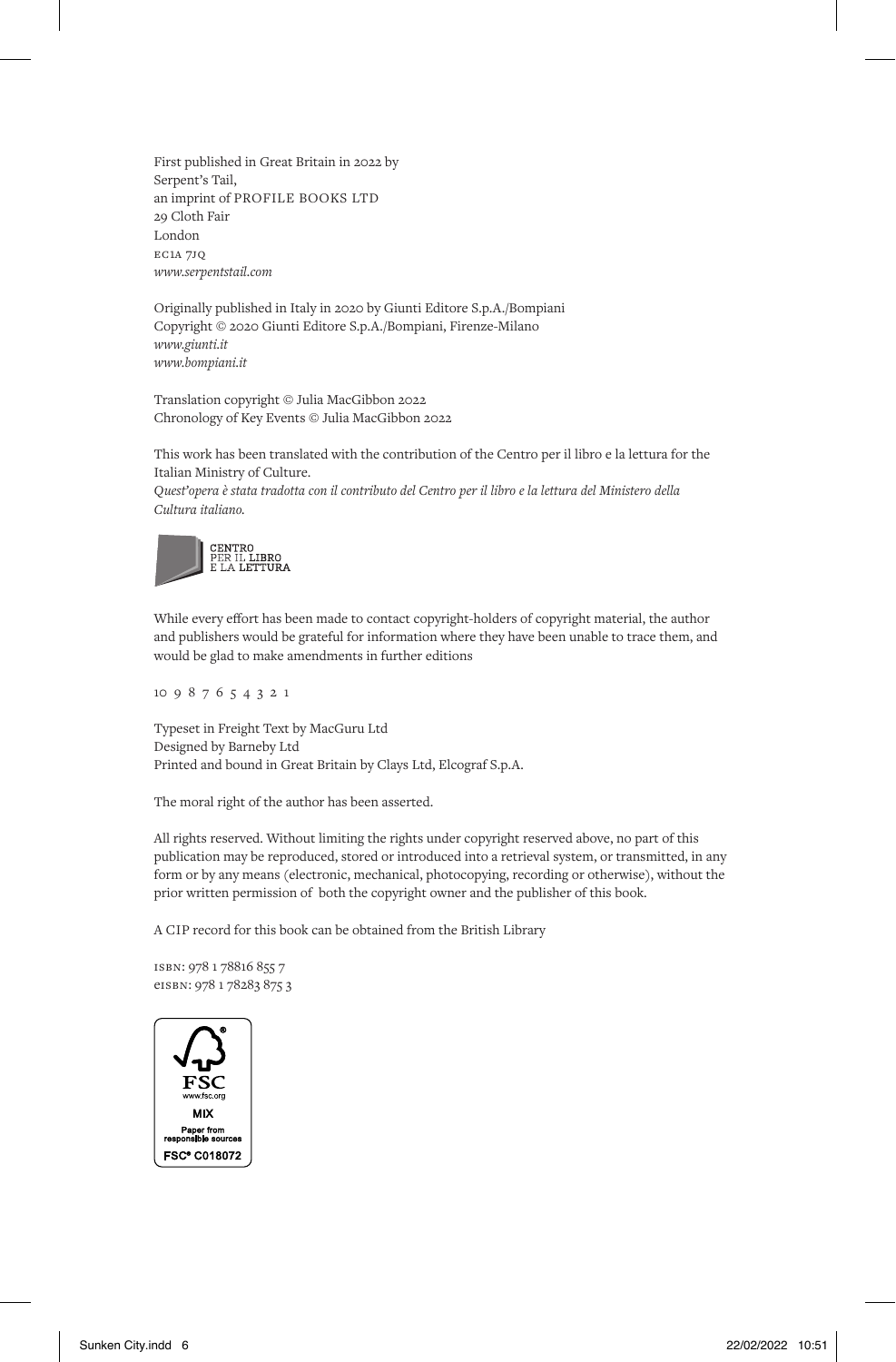For the young man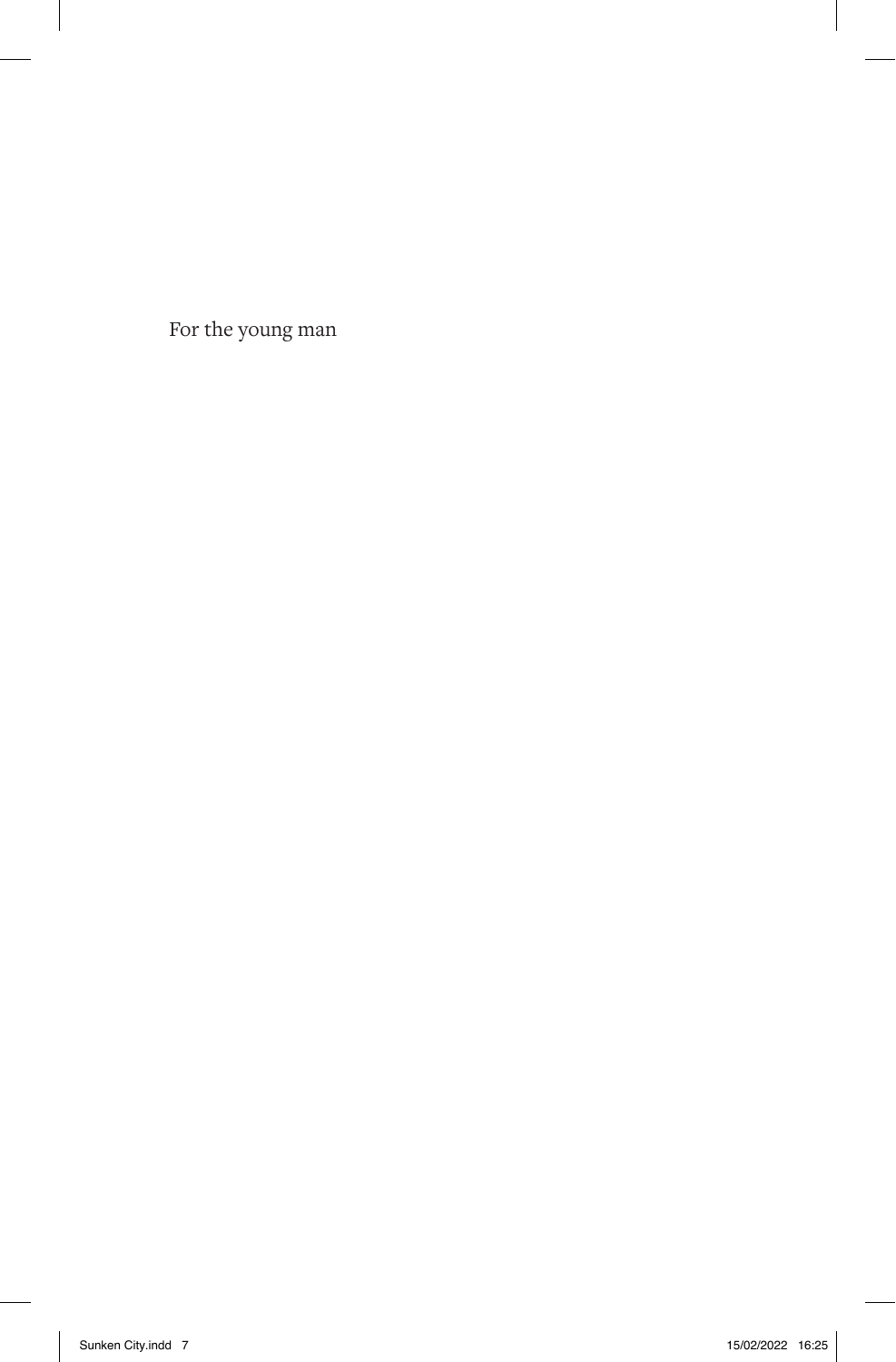Sunken City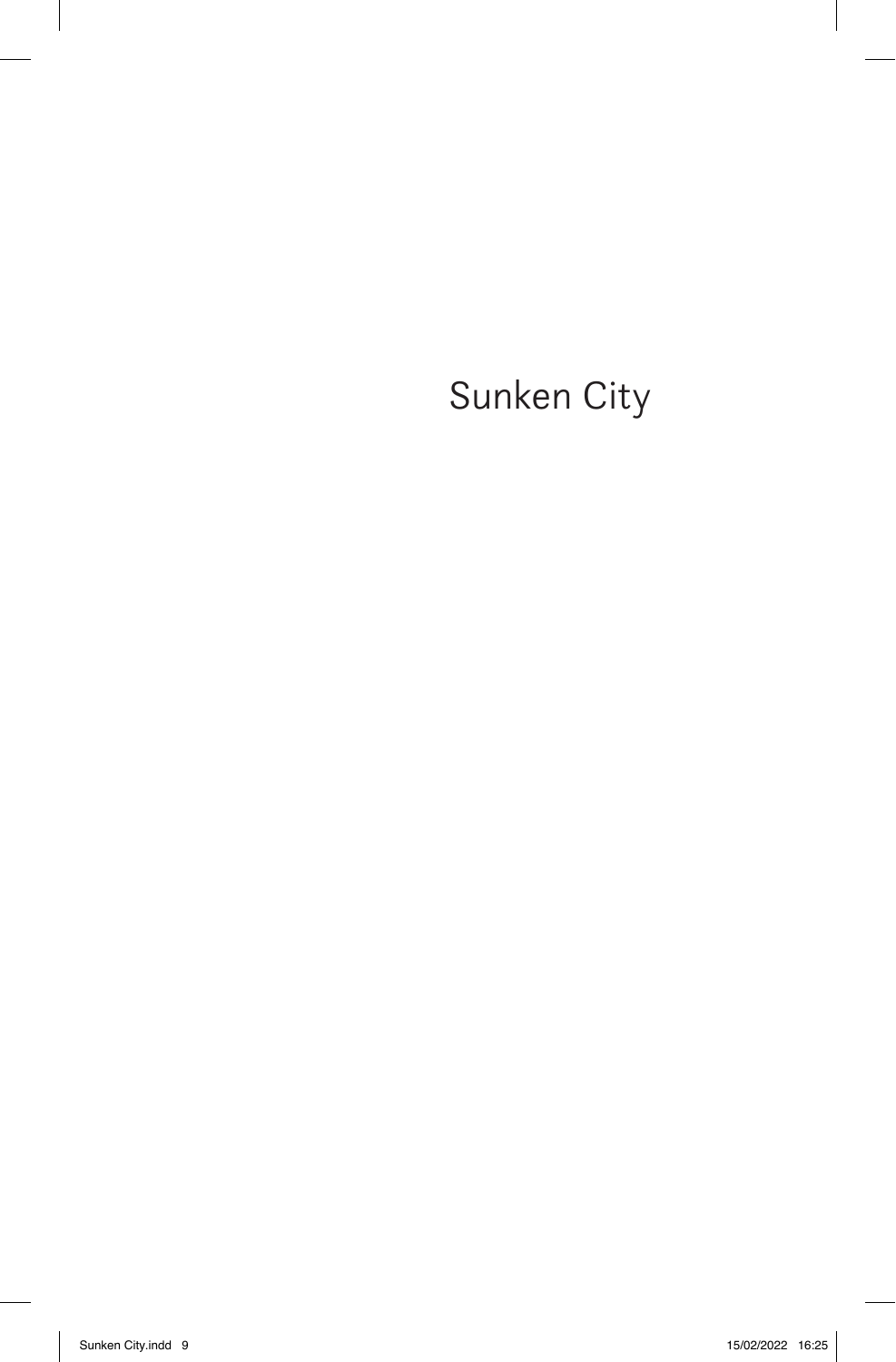'Of the whole man you're left / with a part of speech. Of speech, that is. A part of speech.'

Joseph Brodsky

'To turn down the Légion d'Honneur is not enough. One should never deserve it.'

Erik Satie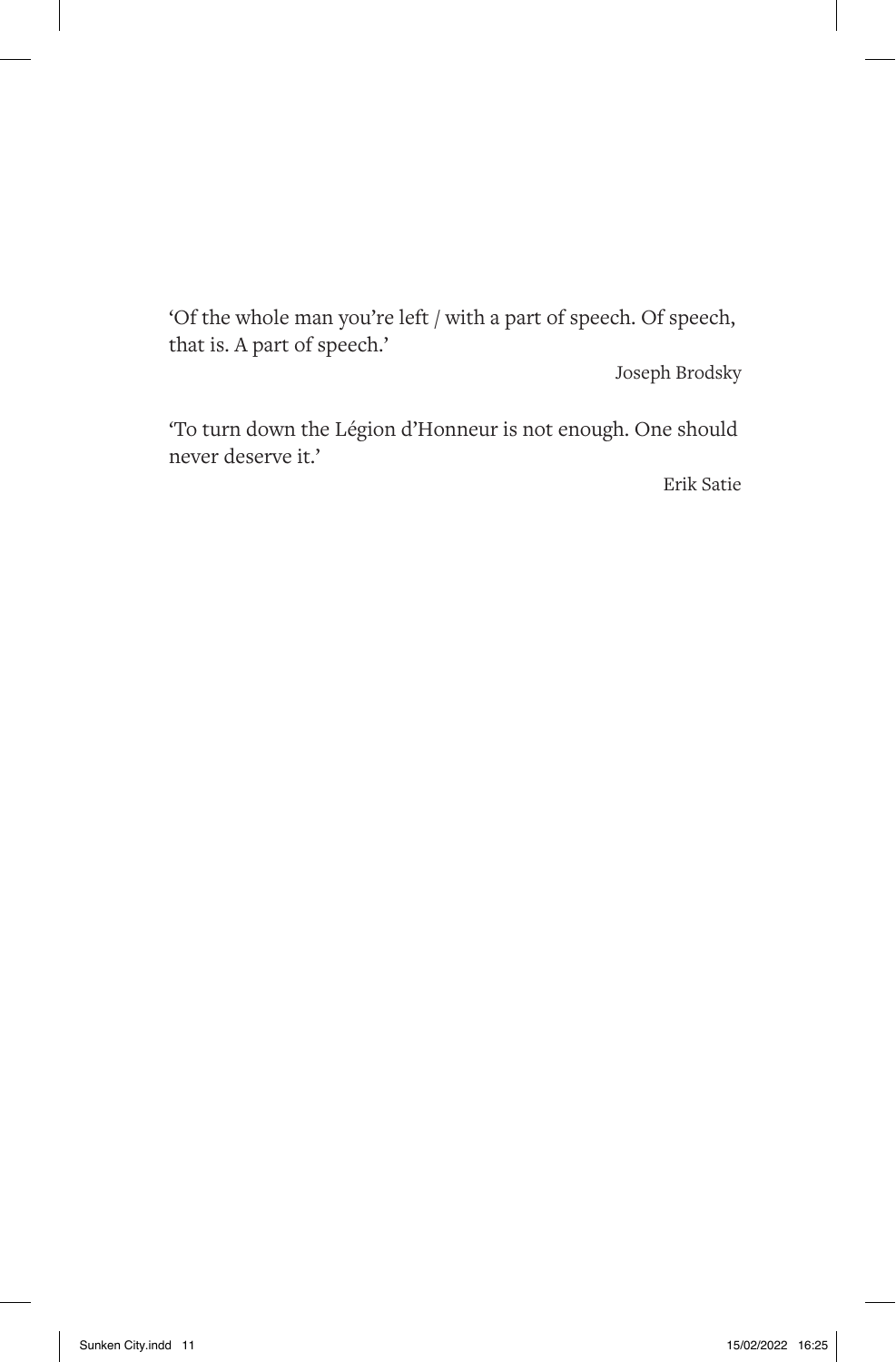**Martingale** (ˈmɑ:tɪnˌɡeɪl), n. Any gambling system in which the stakes are raised, usually doubled, after each loss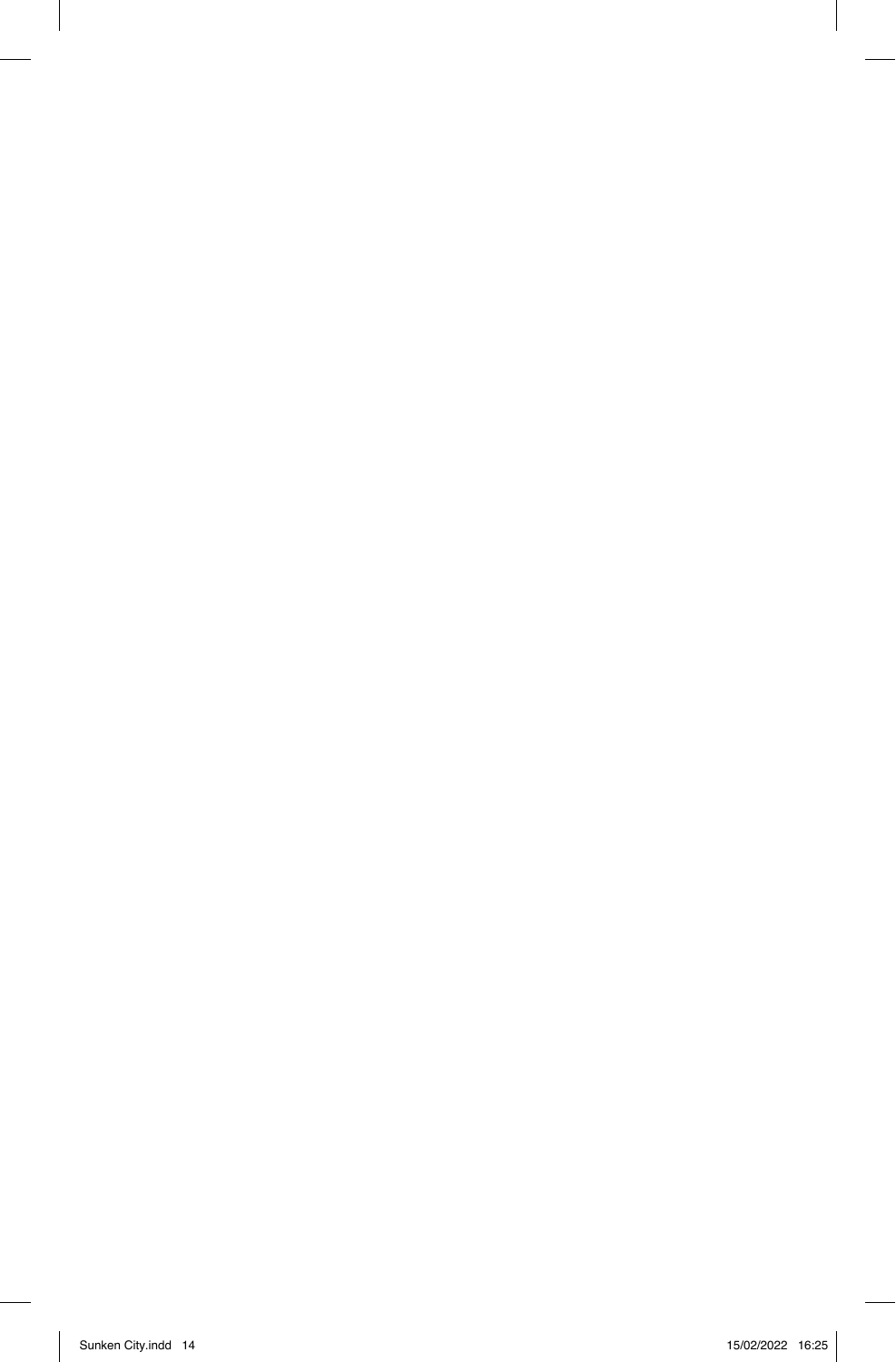I

## THE FIRST KITEZH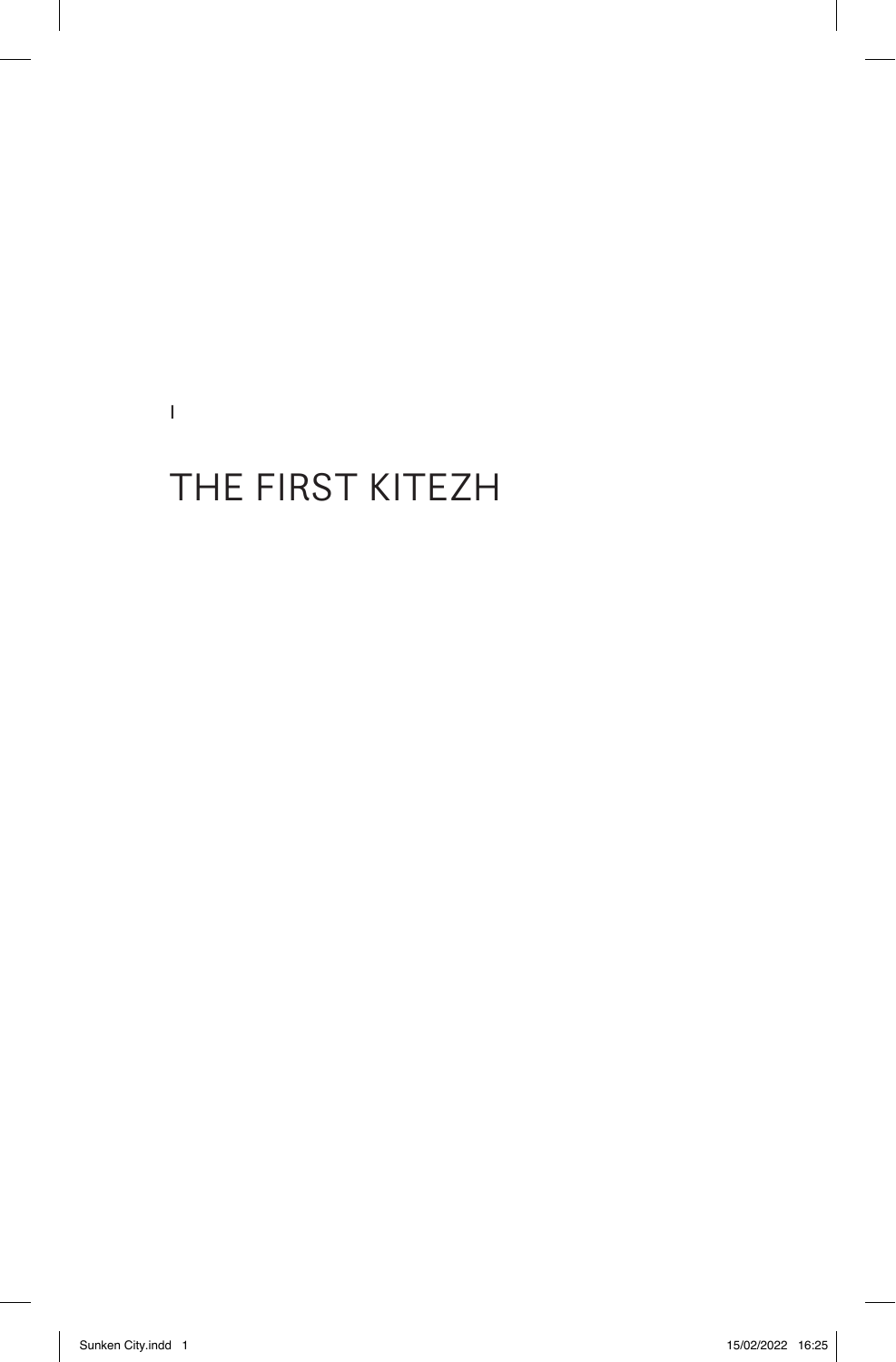This story has two beginnings. At least two, because, as with everything in life, it is always hard to establish what begins and when, what whirl of fortuitous circumstances lies behind a seemingly unpredictable episode, or which face turned to look at another at some point in the past, setting in train the random chain of events and of beings that led to our existence. First of all – this I can say with some certainty – I was born. It was March and it was snowing, and the year was 1987. My parents had met just two years previously and would separate for good three years later.

I was born to a woman with a hole in her head. My mother had been in a road accident, thirteen years earlier. After my birth, I spent a week under observation because I was in withdrawal from the antiepileptic drugs she was still forced to take. Of the accident, the coma and the operations, there remained only a slight hollow at the spot where part of her skull was missing – replaced by a piece of metal mesh which, over time, had been masked by her fine, feather-light hair. She always lies on her other side to sleep, because the section of head she doesn't have continues to ache.

It could be said that, for good or ill, I sprang from that hole. My very existence depends on that wound, that open door on to the cliff edge of possibilities. When my mother, at the age of twenty, fell off a motorbike being driven by someone else, she was accompanying him to pick up the documents that would have allowed them to marry. That's not the way things turned out. At that point, the trajectory taken by my future mother, by the elfin-faced young woman in the photos from back then, by her body as it flew across the tarmac of a B-road, took a new and irreversible course, from which my own trajectory would subsequently emerge.

3

\*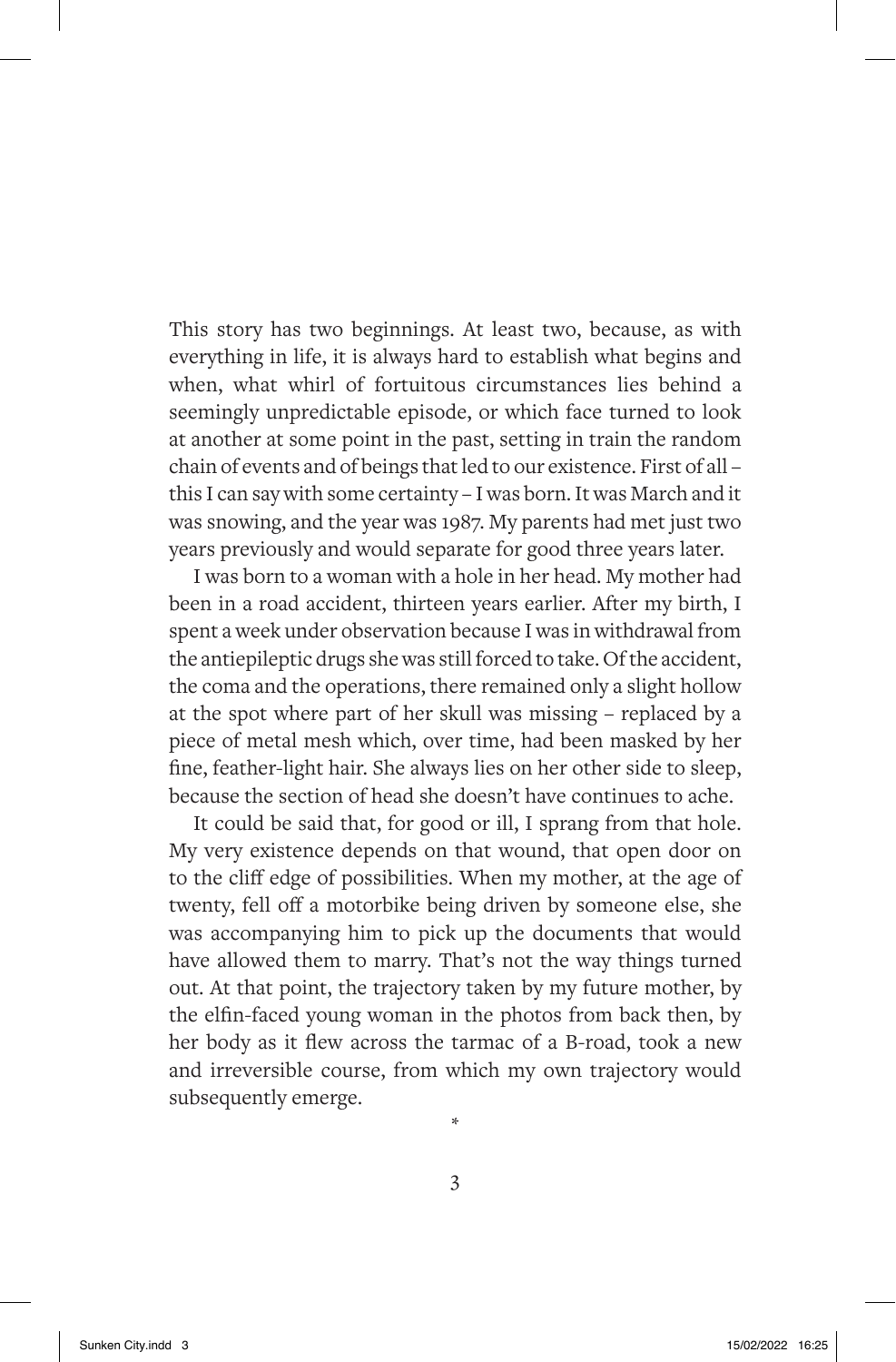The second beginning of the story – even if, at the time, I had no idea that that was what it was – coincides with the autumn of the year I turned twenty-six, when I left the home and the city in which I had spent my entire life, and went to live in Milan. I lived in a studio flat on the third floor of a 1920s apartment block. It had a wooden floor and a white kitchenette in one corner and was flooded with light right through to evening – something I would later find oppressive, but not back then. It was the first place I ever had entirely to myself and I loved it as though it were human.

I spent my weekdays alone. I went out early every morning and wandered around the city going nowhere in particular. It was early September and, after a cool wet summer, a belated wave of heat surged through the still half-empty streets. Just around the corner from the road where I lived, in a street rather ethereally named after Fra Angelico, from one of the top-floor balconies one could, in the humming stillness, sometimes hear a canary sing, and from the bubbling rill of his song – that unmistakable song that sounds something like 'blublublublublu' and ends on a long flute-like top note – I still knew enough to tell that the bird was a Malinois waterslager (and for an instant the tender gloom of the aviary where, when I was a little girl, my uncle and I had checked the nests, spilled out across the pavement, together with the aviary's deep green smell). In that motionless air, the deserted buildings of the neighbouring science faculties gave the impression of having been abandoned many centuries ago. I walked for whole days at a time, down random streets, only very occasionally pulling out my phone to check where I was on the map. The city was entirely unfamiliar to me, and I to her, and this was, in its own way, comforting.

Sometimes an abrupt gust of wind roused the air, and patches of cloud-shade scudded across the façades, momentarily isolating a detail in a pool of light: a wrought-iron balcony; a roaring mouth crowning the mullion of a top-floor window. The colour of the façades shifted, quivered and then recomposed itself. I sat down to read on a bench in the shade. In the park at Porta Venezia a young woman was holding a cotton-bonneted baby to her chest,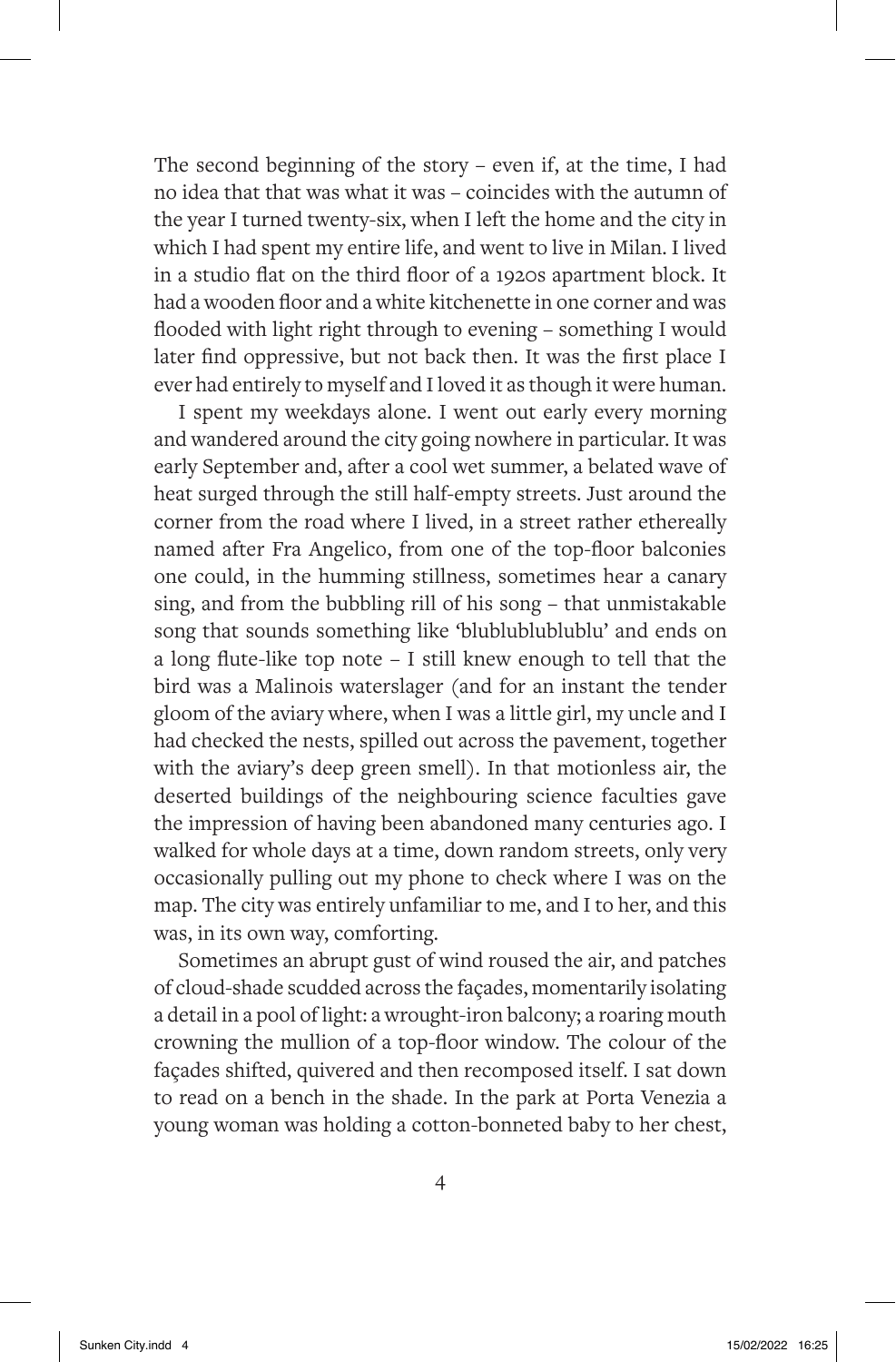facing a tree. Its feet dangling, the baby examined the trunk with interest, his open palms pressed to the bark. The woman smiled almost imperceptibly, one eyebrow arched, as though she knew a secret. Whenever I happened to take the metro home after an evening out, my journey took me down a street where the grand arched windows of the Institute of Chemistry cast amber light into the gloom behind the dense, dark fronds of the elm trees. Once, in a back street behind Piazzale Loreto, I walked past a launderette where there were three young sailors who looked like they were Slavs. We stared at one another through the window with identical expressions of surprise, as though my presence there were every bit as improbable as their own. Russian sailors in a Milanese launderette! I shrugged – as convention dictates in such cases – and resumed my walk.

As had rarely been the case before then, entire days could go past without me speaking to anyone at all. Immersed in that prolonged and total speechlessness, the things I saw gained a strange clarity, like noises in the night which, amid the silence, always seem more distinct. But the images remained scattered and disconnected and apparently devoid of any significance apart from the passing interest they provoked as, one by one, they caught my eye. In that brief flicker of curiosity, some insignificant portion of my brain perhaps sensed that in some small way they originated within me; but that perception of a perception of a perception was so pallid, so slight, that it immediately dissolved, and the images were left floating against a hazy backdrop, growing increasingly anaemic. It didn't occur to me that there might be any link between me and those things, or to wonder what that connection might be.

Truth be told, everything seemed rather irrelevant to me. I had a bit of money because I had, indirectly, received a small inheritance which, together with my meagre and sporadic income, was enough to live on for a few months without a regular salary while waiting for the situation to improve. And it had to improve. It couldn't not. The financial crisis was an abstract entity, obscure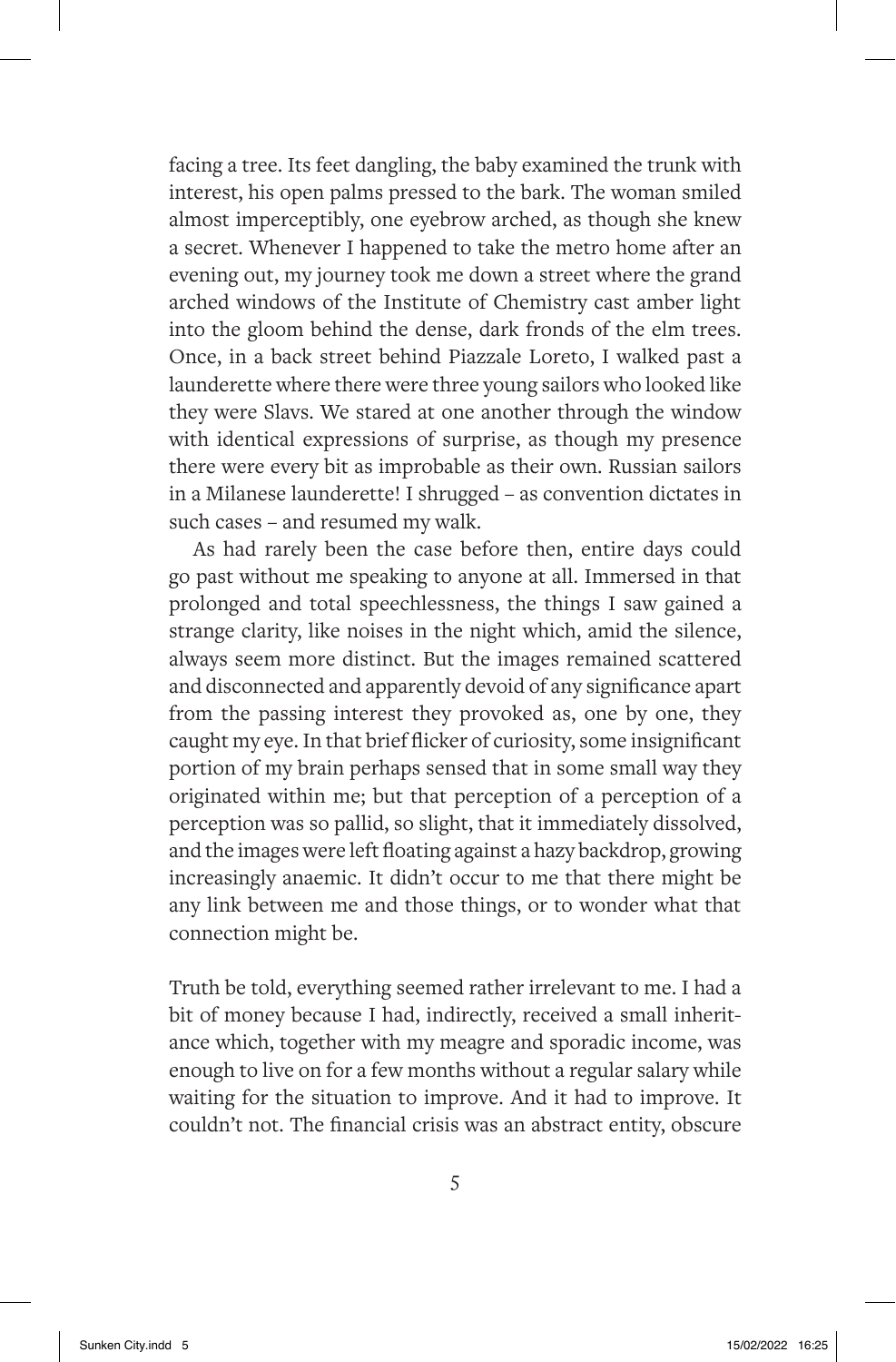and certainly irritating but not something that could *truly* affect my life in the long run. I just had to wait. So I waited. By profession I read French and English manuscripts for the foreign fiction department of a large publishing house. My job was to assess their suitability for the Italian market. It was a restful job, and by then I, too, felt tranquil.

The solitude was new to me – like a perfectly empty cathedral in which every stride produced an inordinate echo. You had to move with care and avoid paying too much attention to all those echoes, to the amplification of every muffled whisper. It was interesting, but tiring. At weekends, of course, my boyfriend N., who lived in a city nearby, used to join me. I had friends in the city, and met up with them regularly. But the huge sudden void that opened out on weekdays was hard. One lunchtime I began weeping for no particular reason while eating cherry tomatoes out of their plastic box. As the tears fell, I glanced at it distractedly and only then noticed that the label read 'Tomatoes For Aficionados'. God, what philistines, I thought, and the mental picture of me privately weeping as I ate tomatoes for aficionados was so silly that it calmed me down.

I wasn't writing. For years, by that point, I had been fixated with the same idea, which never amounted to more than a series of intentions, a vision of a series of sentiments. I knew what I wanted to talk about, but the how still escaped me. I just wanted the story to seem as detached from my own as possible. So I left the imagined novel – the shape of which seemed to be forever mutating – to roam, floating around my head with its exhaustingly fuzzy outline, a blue fog in which I occasionally ensnared a 'nice sentence' which sat there, isolated and useless. Sometimes the blonde spectre of M., my absent protagonist (who had already undergone several changes of identity, but whose primary narrative function was essentially to be dead) emerged from the mist, but I could never make out anything more than details: the downy golden hair on the back of her neck, her long feet, her slightly curved shoulders. I longed for her to become a coherent creature,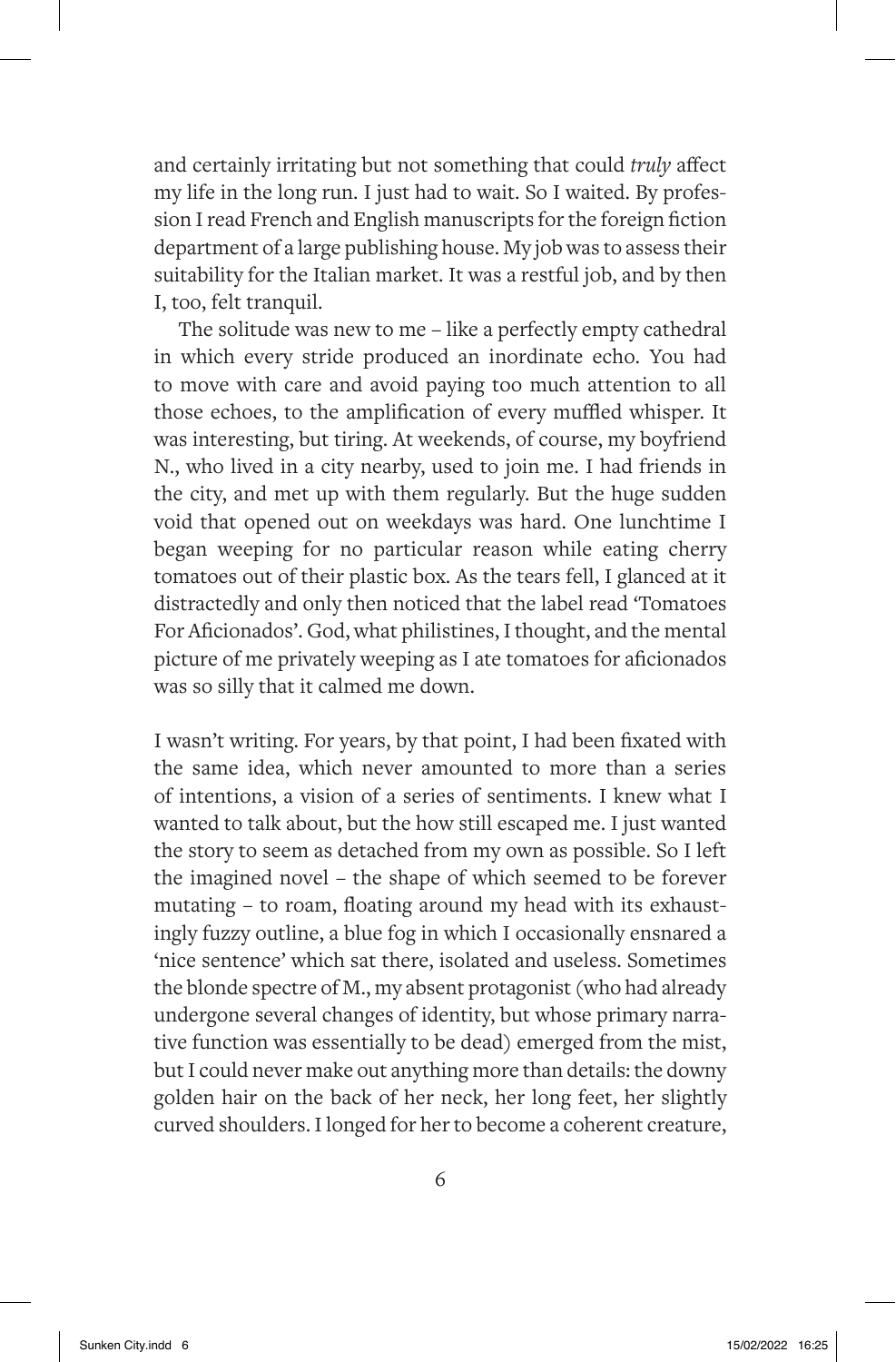but I never succeeded in pinning her down in her entirety. I had an unwavering and infantile faith in the fact that, sooner or later, it would happen. I just had to wait. In this case too, I just had to continue to think.

Approximately three weeks after I moved there, my mother came to visit. I showed her around the neighbourhood: we stopped in front of some words that someone had written on a wall near my house, under a white-framed window – 'OUT OF PLACE EVERY-WHERE' – and we pondered the irony of fate. It was a day that still felt summery, shimmering with light. Behind the gates of the apartment blocks' courtyards, the palms and eucalypti rustled, incongruous and enchanting, as though they had emerged from somebody's dream. My mother advanced like a slow, placid ship, benevolently observing the city and noting the details I pointed out. I remember absolutely nothing of what we said to each other that day, but that's immaterial: we continued a happy and uninterrupted conversation which has been going on for ever.

At one point we entered a second-hand bookshop and I went down to the basement. She stayed on the ground floor to look at the shelf of books about the First World War (she had developed a mild obsession with the period since retiring, and she looked after the historical archive at the primary school she had taught at for the last eighteen years of her career). When I came back up and re-emerged from the metal staircase that surfaced in the middle of the shop, she turned to me, smiling and flushed, and then something happened, something very sudden that lasted precisely as long as it took me to put my foot on the topmost tread: for an instant, her face seemed distant and significant. As though I were already looking back at it. As though, for the length of that instant, the present, the past and a postulated future were superimposed. As though it were already a memory – one of those things to which we attribute no importance the moment they happen and which we look back on much later as a presage of something we will never truly understand: for an instant, my mother appeared to me in time. Then I reached the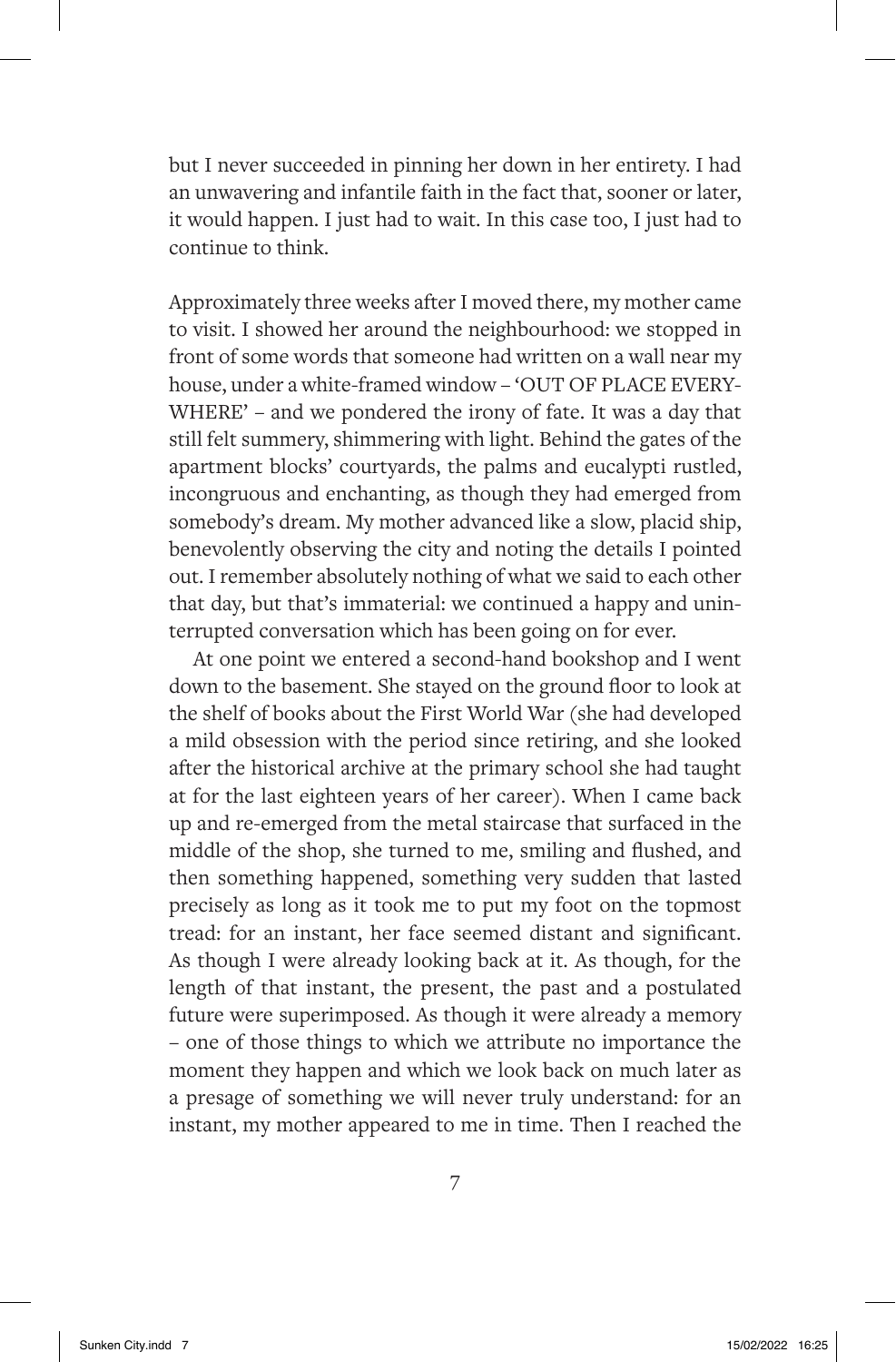top of the staircase, she asked me, 'Have you found anything?' and that strange confusion ruptured – it would come back to me later that evening, when she had already left for home. But it remained inexplicable all the same.

Who was I? It was something I never asked myself. Firstly, like anyone who possesses a modicum of sanity, I was thoroughly sick of my own company. And secondly because I never felt the need. I thought of the years behind me as a sort of long single day, in the even white light of which my entire life up to that point seemed to have happened just hours earlier and to be perfectly plain to see. Because of my age, of course. After all, I hadn't actually been alive all that long. But also for another reason: ever since I had been capable of remembering, I had remembered a very great deal. And with very precise outlines. But more than that: confusedly but recognisably, I had the impression of there being a perfect continuity between the sense I had had of myself at eight, or twelve, or twenty, and how I felt now. Nearly everything I had ever seen happen or had felt, even many years earlier, even certain bizarre and unconfessable childhood emotions, was as clear and present as the yellow ceramic bowl in which I kept the fruit, as the cricket that had survived the end of the summer and continued its lonely chirruping near my window, or as the gurgling of the neighbours' newborn baby on the other side of the wall. I had no need to recall it. The past was a uniform expanse.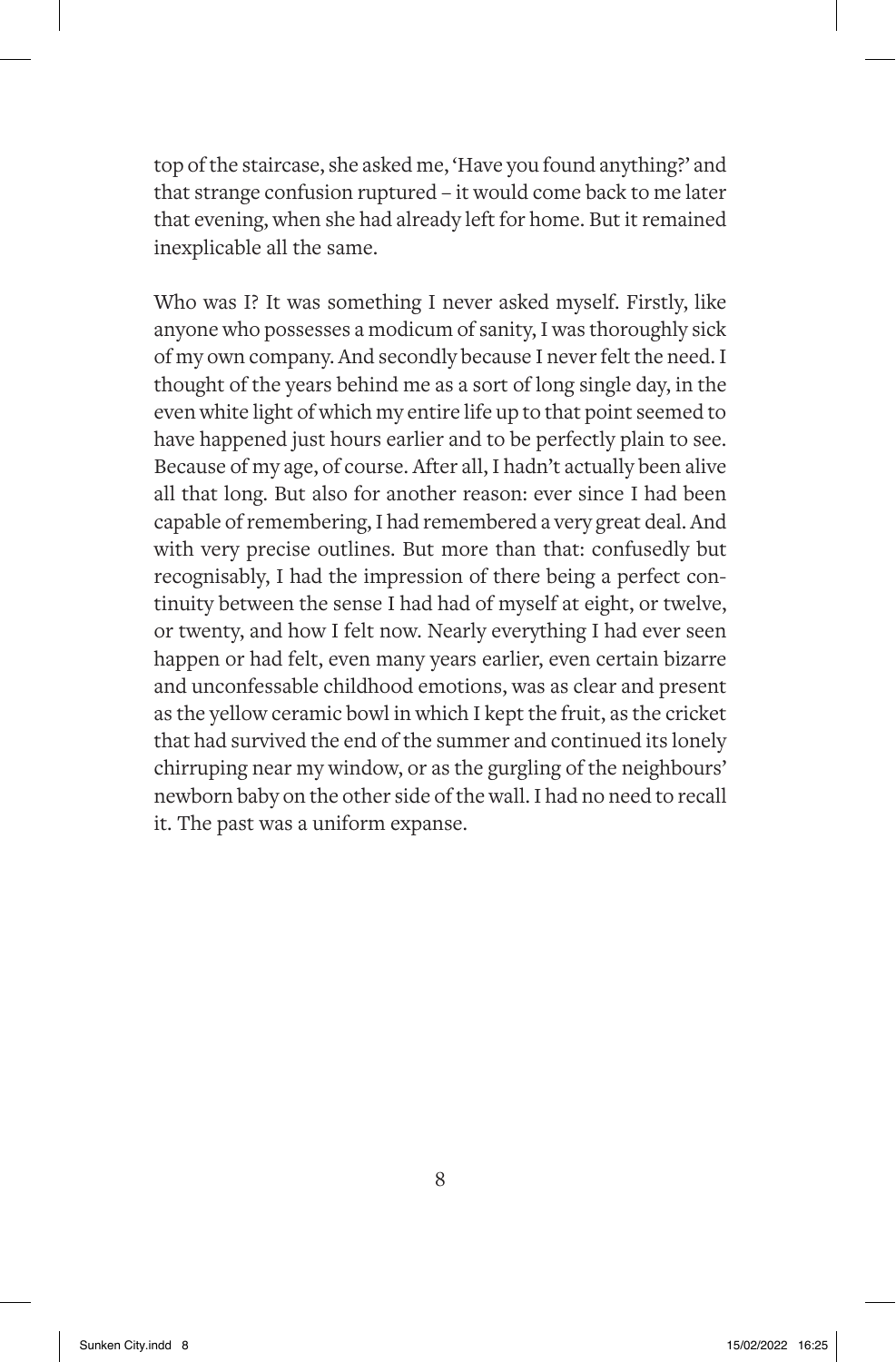The young man runs through the night. He runs across the city, runs through the endless city. Tomorrow he will turn twentyeight, and he is wearing pyjamas and he is shoeless and he is covered in blood not his own. It is the night before Christmas. The city sleeps on in the rain, unknowing and oblivious, its shutters lowered and its windows closed. It is, all of this, impossible.

'I think he got my aorta. I'm dying,' he had said. 'Get help.'

The young man runs.

The earlier masks have fallen; new masks will come. For now, time and the man are suspended. Everything he was, before tonight, disintegrating. He is stripped bare, frighteningly free, with a wild freedom, reckless and unrequested. He is frighteningly innocent. Blood, blood, blood. The only real *fact* shining into the night is the blood.

Perhaps his feet will be wounded, running like this, without shoes, without socks, on the asphalt. Running. His face tonight is invisible. His entire body a mechanical action pressing on towards where, towards what. How long the city lasts. The same streets as always, the streets of the living day, now unreal and unseeable and unfamiliar. Not one bar or restaurant is open: he has no idea what to do. He is innocent. He's scared. He knows nothing yet. He already knows it all. Forever.

The young man runs through the city of stone.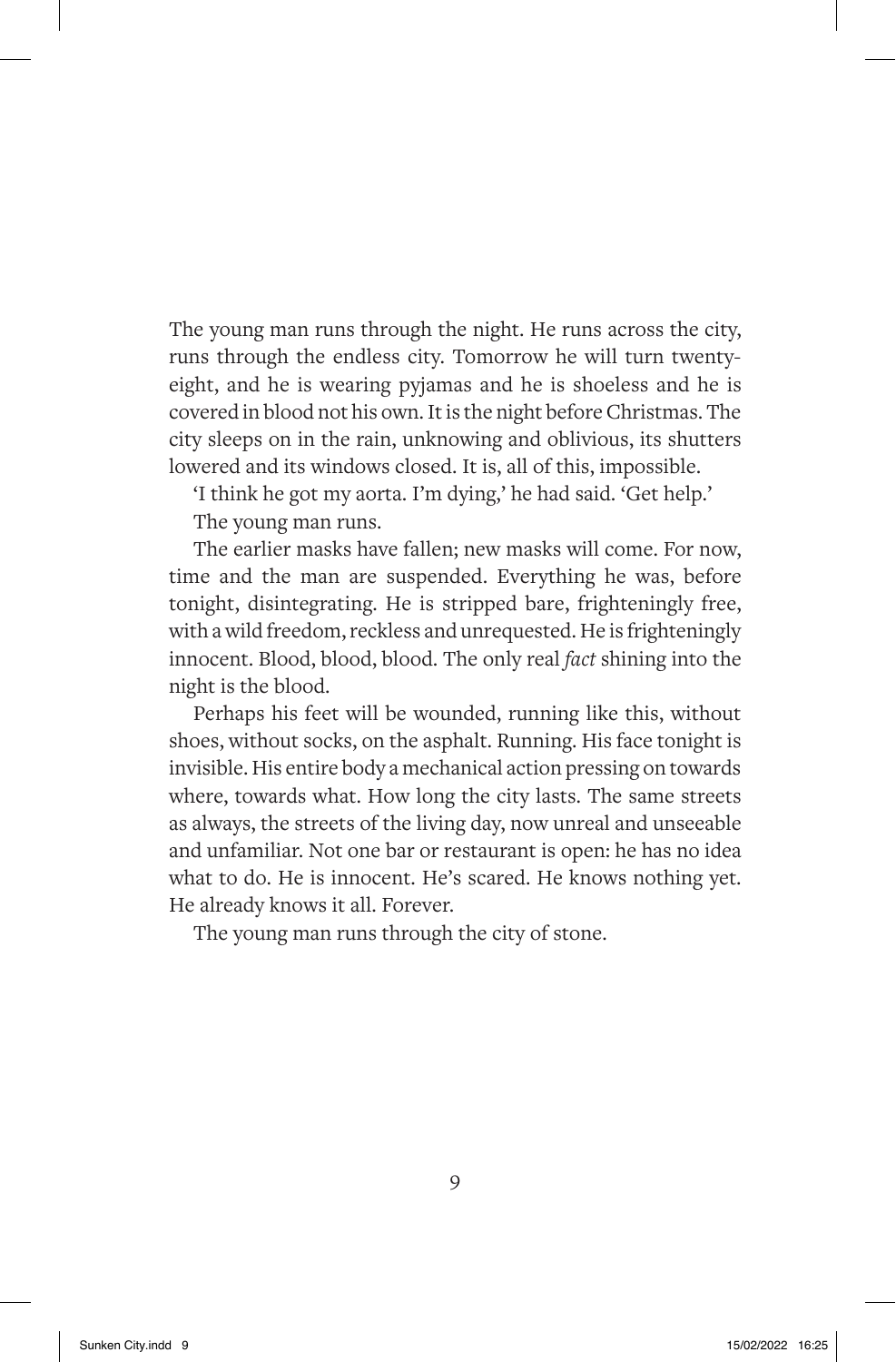Two years before I moved to Milan, my father had died. It was 14 June 2011. So, at the moment of writing, just over six years ago. He had liver cancer, which had, in a matter of months, inevitably, statistically, reached his lungs. As he shrank and grew ashen, he told me he had an infection, in his lungs, a stupid infection that he'd picked up because he was still too weak from the illness he'd now got over. As he spoke, he used the technical jargon that was familiar to both of us for different reasons. I nodded, from the sofa in front of him. Did he know that I knew? Probably, yes. And anyway, he couldn't hide his terror. But by unspoken agreement we carried on like this right to the end.

When I had entered the room in the hospital he'd been taken to, with lung failure, two days earlier and where, an hour or so beforehand, his heart had finally given out, he was lying in his gown, his mouth open, as though he'd fallen asleep in an embarrassing position, and on his eyes there were two pads of gauze soaked in the liquid they use to keep the eyeballs detached. His wife explained – or perhaps she had already told me before I came in, I don't remember – that he had wanted, if nothing else, to donate his eyes – perhaps the only usable organs in a cadaver devastated by the disease. Inside the room there were other people, and they were crying in various corners. Then and there no one came over to greet me: apparently this wasn't my loss to grieve. I couldn't bring myself to look at the familiar body with the monstrous pieces of gauze on its eyes. I hovered around, keeping my back to the bed.

Outside, the air was oppressive. Muggy. The clouds were massing above the city in the gloom of an oncoming summer storm. It was my mother, coming back in from the hospital, having only just gone there, half an hour earlier, by bike, who had told me, astonished: 'He's dead.'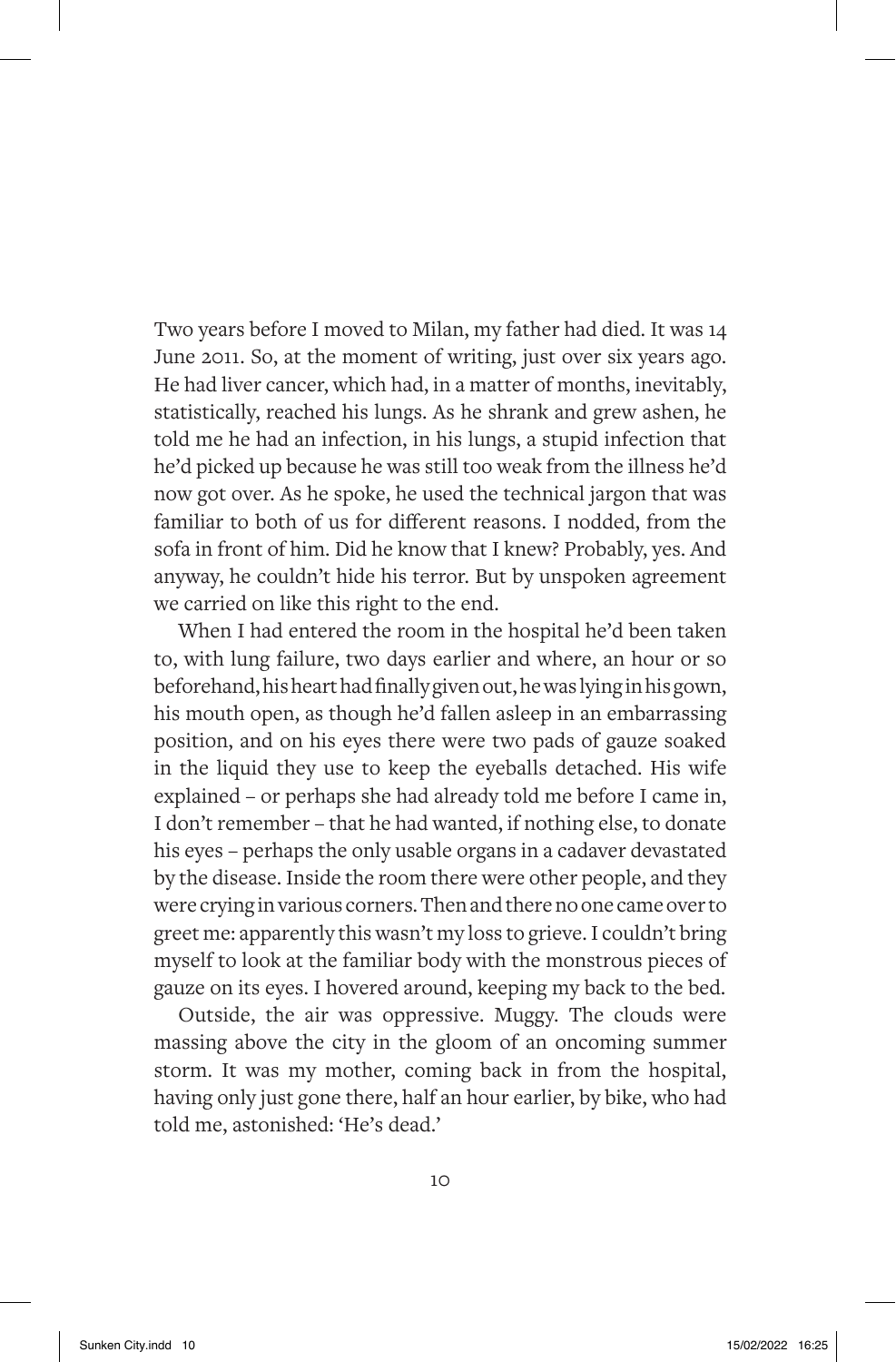The eerie mugginess continued throughout the long senseless days of the wake, a full three days for some unexplained reason. And towards the end I watched with horror as my father's lips began to curl gently away from his teeth, decomposition beginning. He was small, almost sweet, beneath the extraordinary veil, with the crucifix that the funeral directors had placed on the coffin and which no one, it seemed, had disputed. A crucifix! On his face! Which, effectively, not even I had disputed. I was speechless, as though detached from this thing that was happening somewhere outside me. His long eyelashes, my long eyelashes, cast a shadow over his emaciated face. He wasn't unrecognisable. No, that wasn't the case at all. He didn't look waxen. He was himself, with no eyes beneath his lids now, but I wasn't disturbed by the idea. I sat there, on one of those plastic chairs they line up for these vigils, my head leaning back on the wall, and I continued to analyse it all relentlessly, the dirty light that fell from the window, the whispering at the door, the quality of the words I managed to catch, the generic squalor of the rooms where rituals of this kind take place, the repetitiveness of fate which had brought me back here so soon – first for a friend, now for my father; I analysed everything, but wearily. Almost in self-disgust. Almost as though I had no choice. And in reality I didn't, because *that was the way I was made*.

At the funeral, a secular service at the crematorium chapel of memory – that mawkish name they give to the place where bodies are burned – there were hundreds of people, but I recognised hardly any of them, apart from those who'd turned up for my sake. However, the number of people who came was the only remarkable thing about it. The whole event was pervaded with a terrible sense of impersonality. It could have been anyone's funeral. When I climbed on to the dais to read two poems (I had told myself I should; I had chosen two pieces, by poets I loved, for the simple reason that they were beautiful and had a liturgical ring to them and spoke of things that were somehow relevant in the most abstract and oblique way possible), I didn't know that I was looking out, amid the mass of faces, on to another unimaginable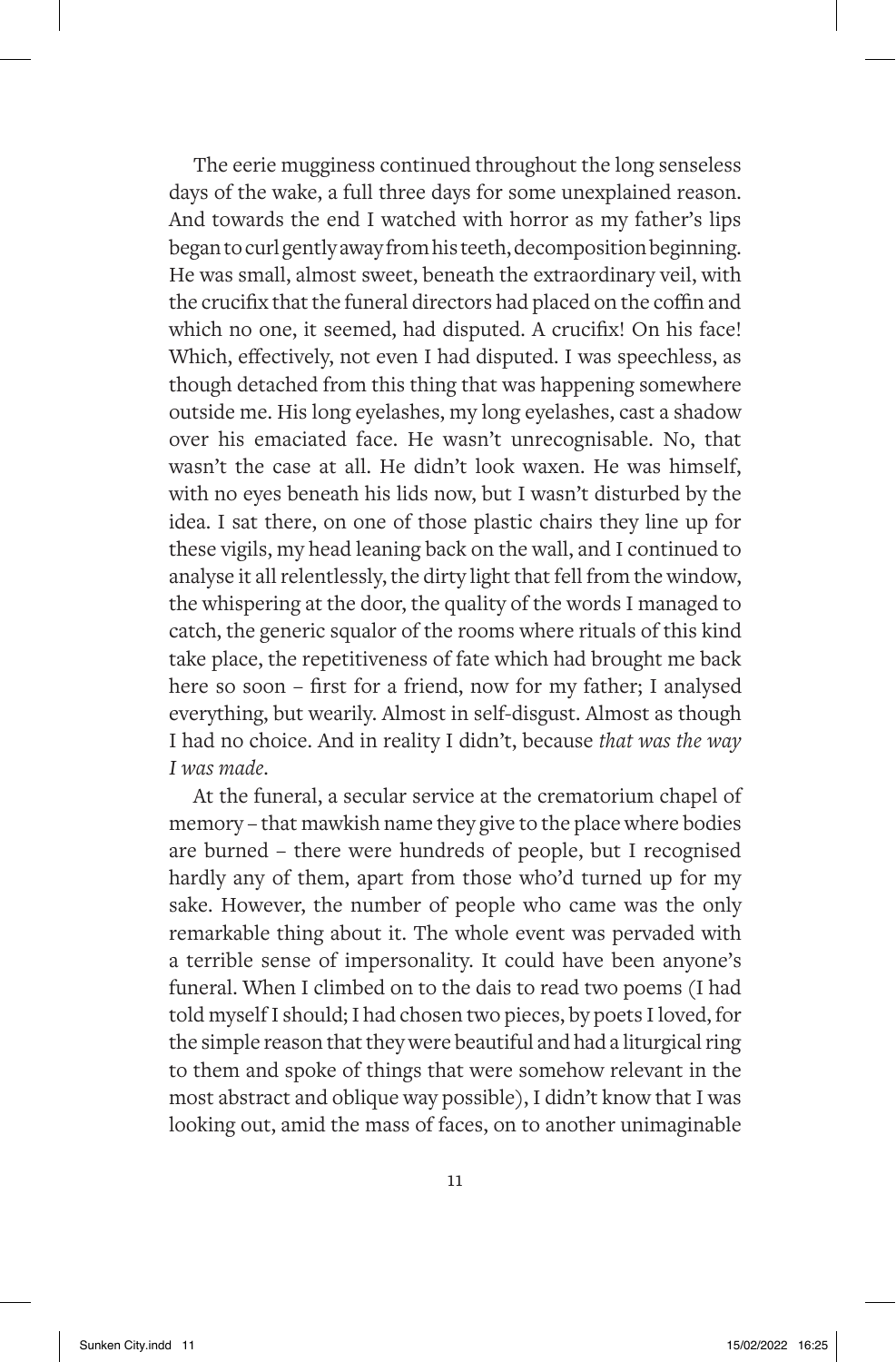and secret trajectory. I didn't know that, but I wasn't looking for it: I was as blind as my newly dead and eyeless father.

I never once lifted my eyes while reading, my voice unwavering and resonant. Then I returned to my seat. I was twenty-four and wore my hair in a braid that wound around my head.

#### I didn't know much about him.

When we are young we confine ourselves to noting our parents' existence without being particularly interested in them. In addition to which, my father and I had lived in different houses for over twenty years, and for various periods of varying duration we had not spoken or had seen very little of each another. Ours was, as they say, a complicated relationship.

He was almost forty-two when I was born. He had always been baffling. I didn't really understand what job he did (when I was very little he had taught for a year or two at a private school, but after that, who knows?), or why he had started studying again. I scampered along behind him down the forlorn corridors of the university, and I read or played on my own while he held court among groups of students just out of their teens – his classmates. His beard was already silvery, although it conserved rusty streaks – a reddish watermark I share. In the greenish light of the Palazzo Nuovo building he seemed strange and sad, and out of place.

Back then he lived in an attic. The minuscule kitchen where we ate when I slept at his house had a big window looking out onto the rooftops. He had brought nothing with him. He seemed to have come from nowhere, as though nothing had ever happened before I existed. But for a five-year-old this is a perfectly acceptable sort of temporal reality: adults are a fact of life and an insoluble mystery; adults come and go, their faces appear and disappear, the rooms they live in have existed for ever and first come into being the moment you, the first human on earth, step through the door. Sometimes they are transient, sometimes they are as immutable as the mountains. You don't question their existence.

\*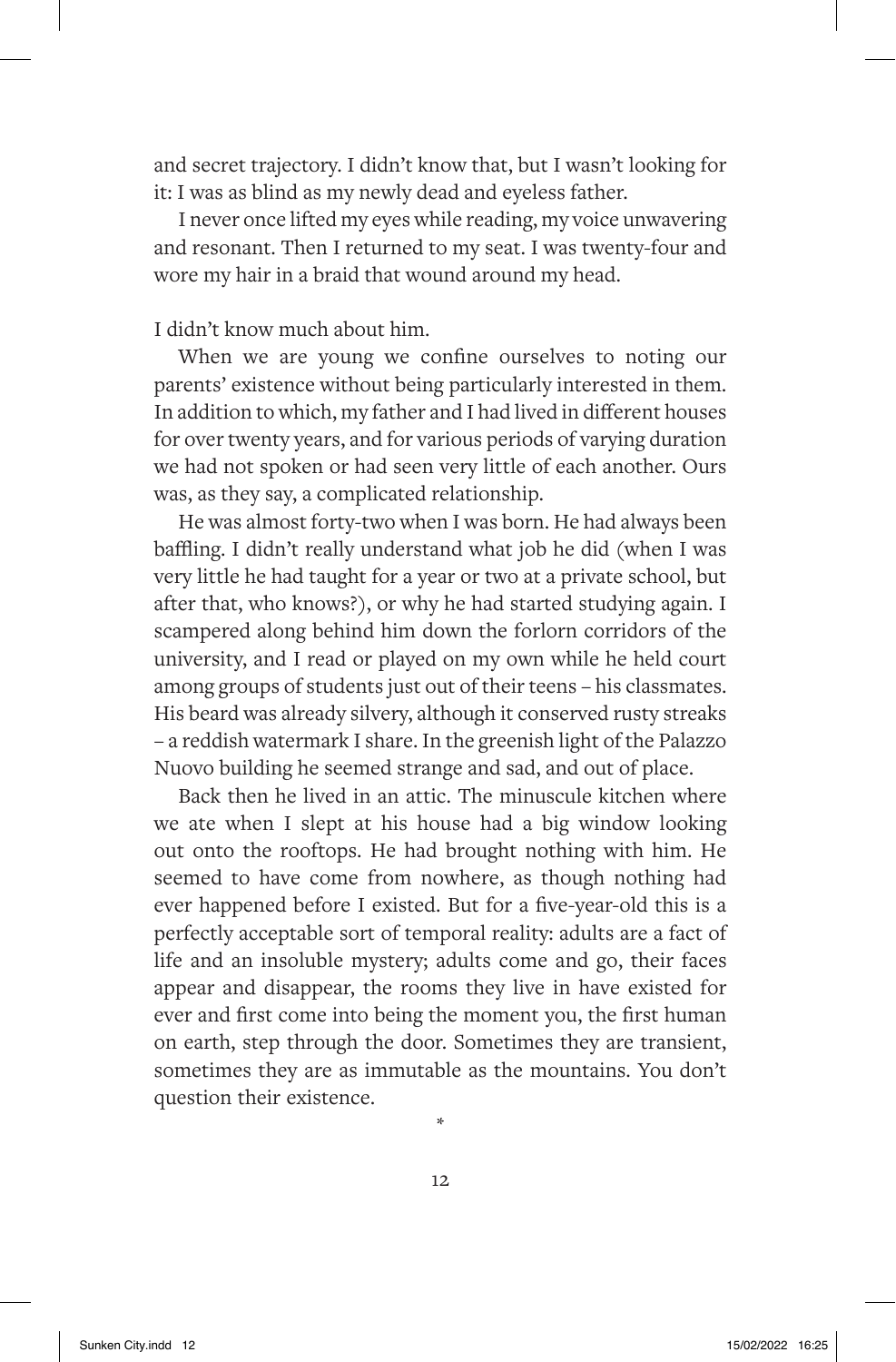Of course he hadn't come from nowhere. He wasn't from Turin – and neither was my mother, who, at nineteen, like almost everyone she knew, had left her native village on the boundary between the province of Turin and the province of Cuneo. He came from the Gargano peninsula, but when he left school he moved to Rome to study medicine. (That was as much as I knew. How he then arrived in Turin, for example, no one had ever told me.) By then his accent was neutral, with no recognisable regional lilt. In the summer we sometimes went to visit his family for a day or two. He had two sisters and two brothers: he was the last but one. Three of them had stayed on in Puglia, although they all lived in different towns. The eldest, who had made his fortune, lived on Lake Garda and I hardly ever saw him. One or other of them would put us up when we visited. There was clearly something odd about their relationship and, equally clearly, my father was very different from his siblings. But these were things no one discussed. When he was down in Puglia he sometimes reacquired an accent of a sort, but for me, who knew how he normally spoke, it sounded affected, as though he were trying to go unnoticed. As though he were trying as hard as he could to resemble them.

When I was ten he graduated in psychology and from then on worked in residential care centres for drug addicts, the mentally ill and troubled teenagers. A few of the troubled teenagers came to the funeral, awkward and sweet, with their smart, ill-fitting suits and their long-wristed arms which they didn't know where to put, and their faces contorted in grief. So, this was what he had been doing in the last, let's say fifteen, years of his life. He had two other degrees, though: one, way back when, in medicine; another in jurisprudence. The connection between these things wasn't clear.

\*\*\*

In any event, nothing in his appearance or his manner betrayed the fact that he was a cultured man. He was messy, noisy, carelessly dressed and had forever been as poor as a church mouse. For sixteen years, after the attic, he had lived with a woman he would end up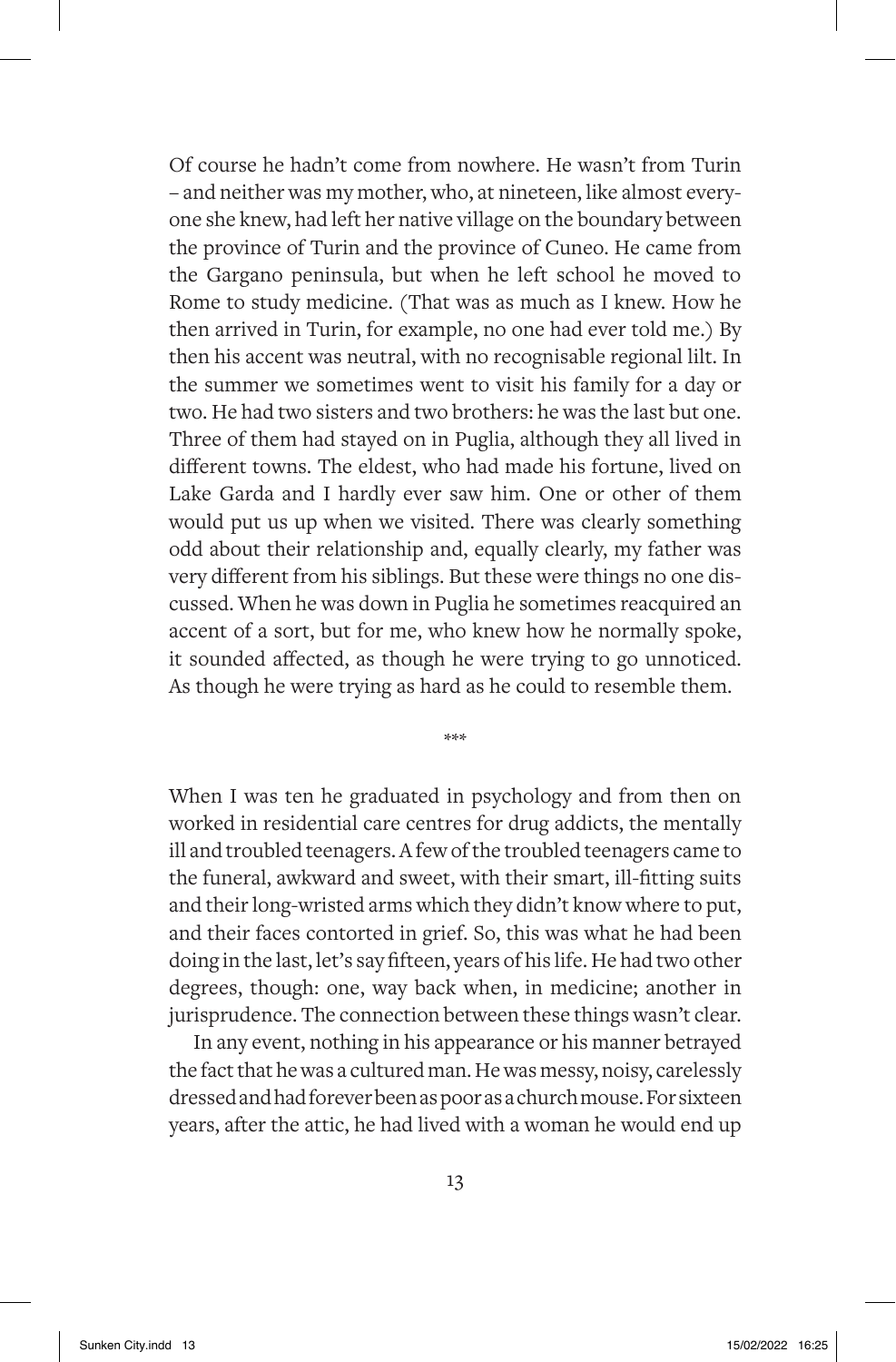deciding to marry a week to the day before he died. Or, to be more precise, he had gone to live *with* her, in the house she owned, and this had allowed him to enjoy a modicum of middle-class comfort. Amid her sober, elegant furniture, surrounded by her beautiful ceramics and the polished wood and the costly soaps, he was every bit as absurd as a penguin would be in the galleries of the Hermitage.

He was enthusiastic and sentimental (his postcards and messages, even when unashamedly practical, always had an elegiac flourish to them). He devoted himself with a defenceless fervour to all the things he cared about, such as his young drug addicts with their ashen faces and all his other assorted misfits, and he had a haphazard, almost boyish relationship with everything else – clothes, money, the future. Although he was capable of dreadful anger, outbursts of rage which, like a sudden wildfire, blackened everything in his wake, and although the words he used could be cruel (but all of this only with those closest to him), he was generally what one might call a cheerful man, lovable and candid by nature. He liked everyone, everyone had to be saved. Oh yes, his faith in others was boundless: in effect, he often met with burning disappointment. But he was also vain, and he revelled in the adoration of others, which he could inspire with surprising ease. And how it irked him that I, on the other hand, didn't worship him in the slightest. I found the contrast between his public and private personas very irritating (by private, I mean when it was just the two of us and we had no audience of any kind), as I did the fake, artificial mannerisms he adopted when anyone else was around; it was as though he were acting out an exaggerated version of the image he thought they had, or wanted them to have, of him. I watched him adjusting to the circumstances, slipping on different masks. There was the thoughtful intellectual, the lyrical nature lover, the matey simpleton and even, unfortunately, the inspired father, and all of them worked their inevitable magic: ecstatic admiration from his audience, incalculable annoyance in me. This had sullied everything. So by now, almost every time he expressed any form of emotion, I detected a note of falsity, an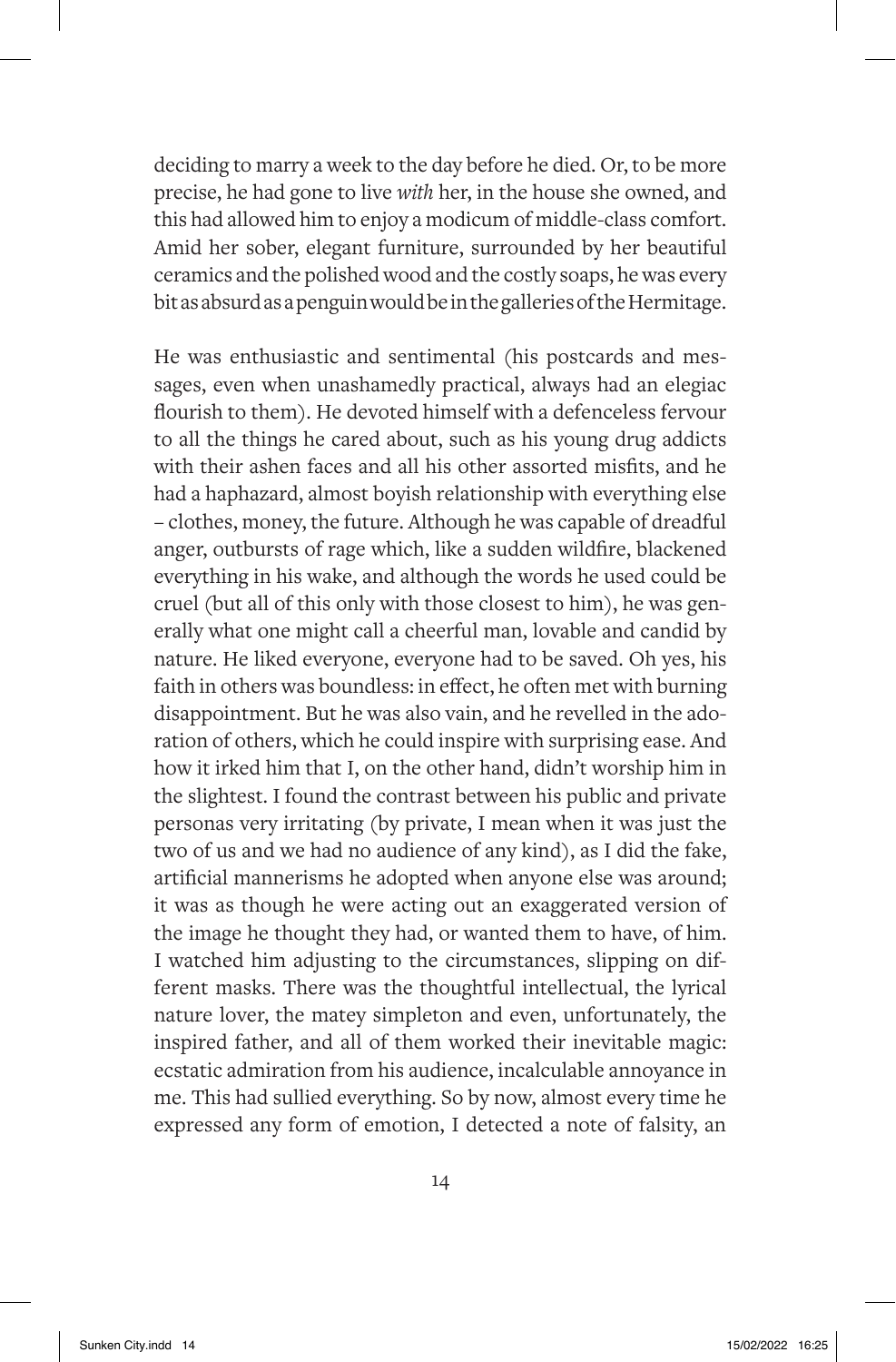instinctive exhibitionism that probably wasn't, at the time, even there. But I was implacable. I never forgave him any of it.

He was quick to develop infatuations, but few of his friendships survived over time. Something that forms part of the natural course of human relationships (people drift apart from time to time, it's normal) in his life took on a form of pathological recursiveness. People he had been friends with for years, people with whom we had gone on holiday, vanished from one day to the next and were never spoken of again. The motives undoubtedly varied from case to case; the closure, though, was absolute. When, at fourteen, I had discovered quite by chance that, before getting together with my mother, he had once been married (what is more, to a woman whose home I had frequented throughout my childhood and whose new partner and children I knew), I had asked my mother, of all people, 'But why did he never tell me? What was the *point* of not telling me?' I was genuinely perplexed.

She had thought about it and then replied, 'He divides his life into compartments.' She could offer no other explanation. And in reality there were no other explanations, nor was there any real point in my father's omissions, in his tendency to dismantle the past. He moved from one scene in life to another in this fashion, hiding from those he'd previously been close to and offering himself unreservedly, swathed in a fictitious splendour, to those who next came along.

Even if he did all he could to ignore it, he had aged. Yet to me he gave the impression of being always the same, always predictable; an immovable man, wrapped up in the same old things, the same old poses, the same old words. I wasn't interested in deciphering him, nor did I think there was anything to decipher. He and his death were part of the terrain of obvious facts on which my life played out: the smooth, even surface over which I could pass an impassive hand and feel no residual ripples of any kind, despite the rage that rumbled beneath it like water under river ice in winter. Besides, what's interesting about an immovable man?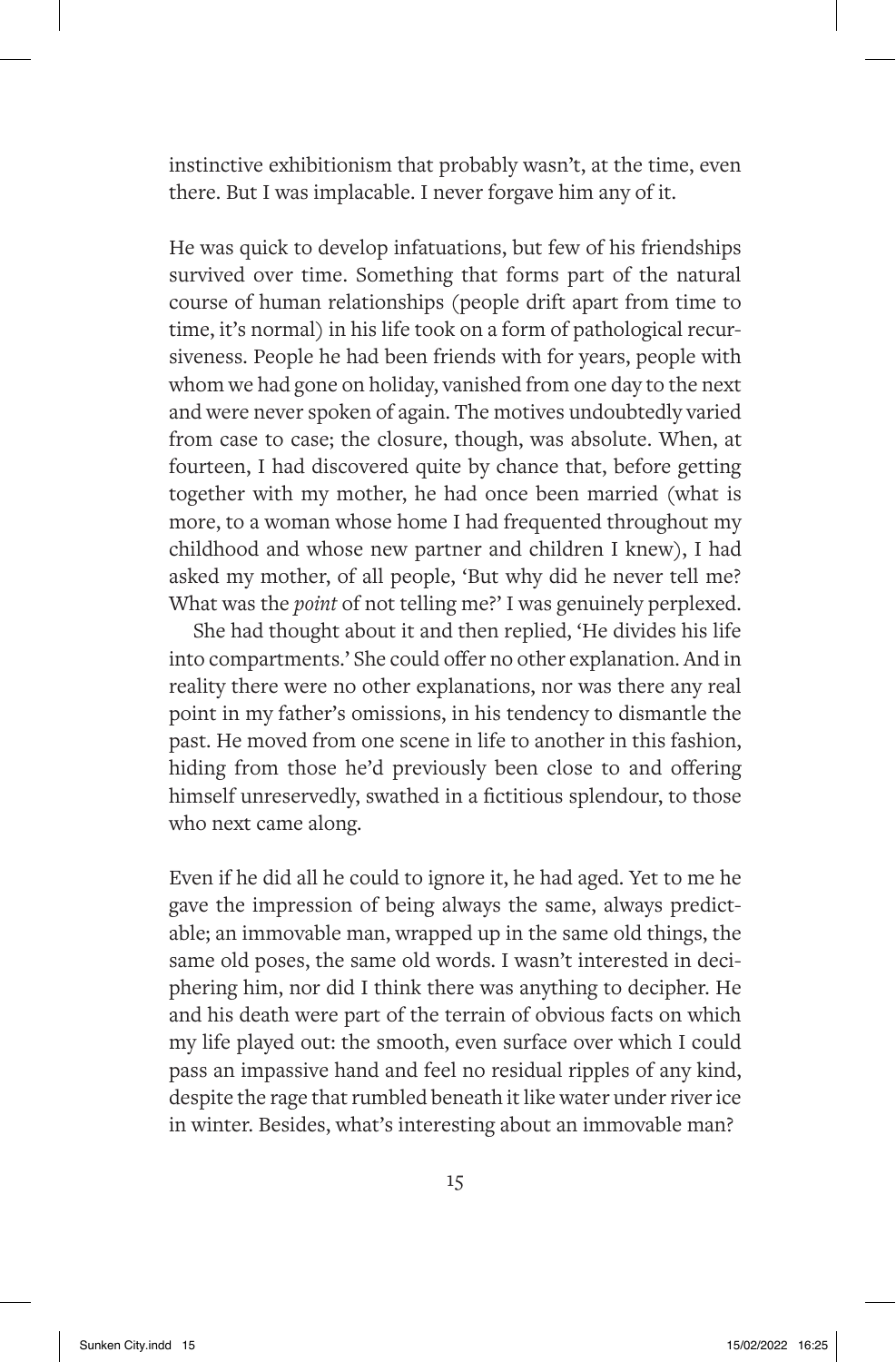Strangely enough, he often appeared in my dreams. There was one which re-presented itself repeatedly and was almost identical every time, with minimal variations (and occasionally still does). He pretended to be dead, and in reality went into hiding for months and then for years. There was never any real reason for it. The coffin we'd gathered around had been empty; we had mourned a lie. He had lied to everyone, and above all he had lied to me.

'How could you do something like that?' I would ask him, with a neediness I found revolting. Or with a suffocating anger. Why had he put me through so much pain for nothing, and for so long?

More often than not his reaction was hostile, and, without turning to face me, he would answer coldly that it was something I wouldn't understand. On other occasions he was meek, silent and still unwell. He would shake his head very gently: he couldn't tell me. It was a mystery into which I would not be initiated.

There were also – but they were rarer – kinder dreams. In these we did the things we had always done together: we had coffee at a little table outside in the sun; we discussed innocuous frivolities. It was all very ordinary. But after a while a muffled sort of rumbling would reach me from what seemed to be a long way off and, astonished but relaxed, and in precisely the same tone as the rest of the conversation, I would ask him, 'But weren't you dead?'

(*Inter alia*, I know this happens to lots of people. Isn't it odd that this particular form of astonishment should be part of our collective repertoire of dreams? It's curious, isn't it, that almost all of us ask the same question of our dead nocturnal visitors. And then there's the version in which we know it, but they don't, and it seems rude to point it out. Buñuel, in his autobiography,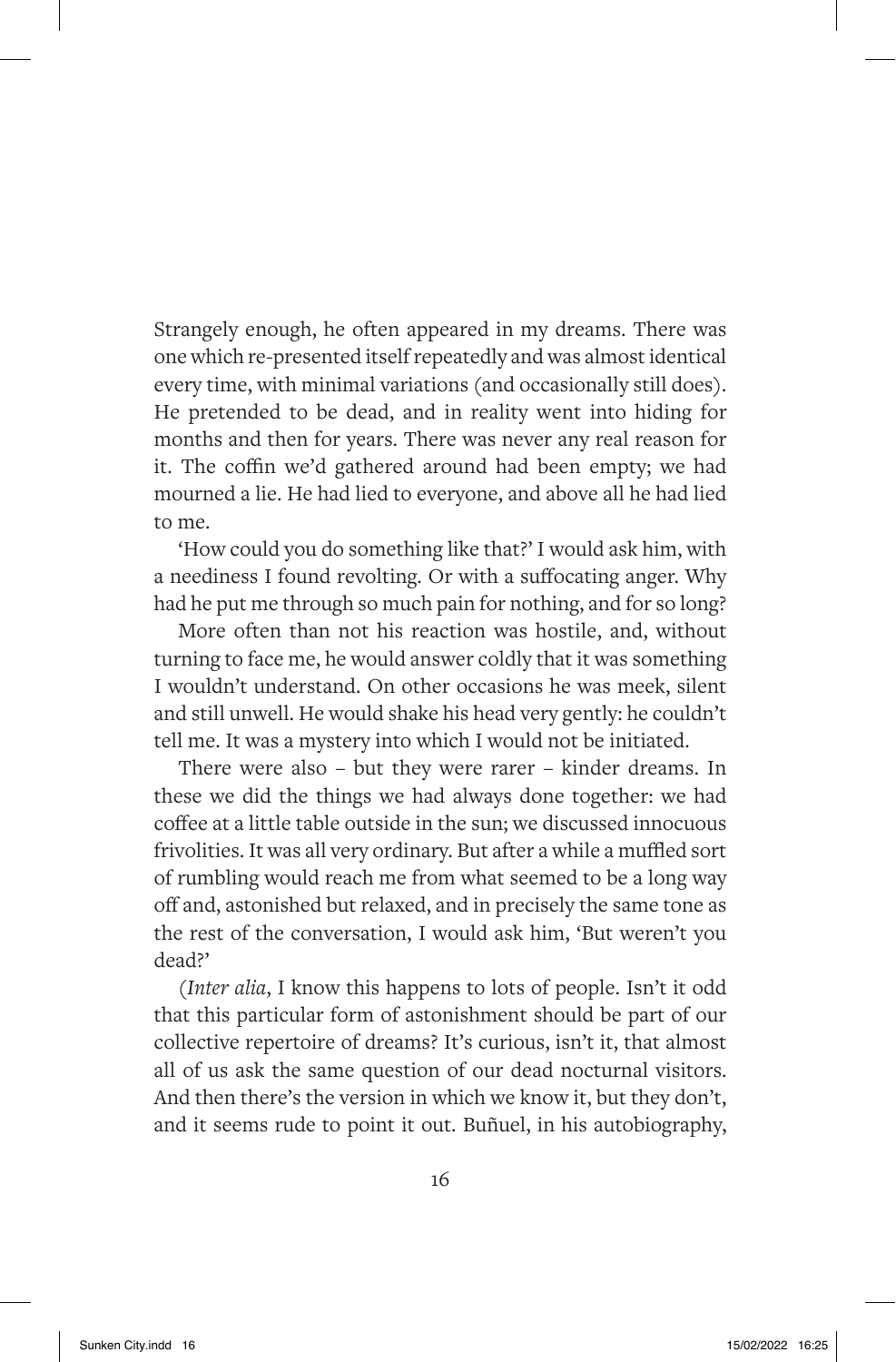describes a recurring dream in which his father would sit at the table with the rest of the family: 'I realise he's dead and whisper to my mother and sisters who are sitting next to me, "We mustn't under any circumstances let him know."')

Or, in yet another version, I would fail to notice anything amiss, and he remained alive, intact and normal, and continued to talk in his own voice, and walk by my side along the riverbank, with those short elastic strides of his, with the same old gait he'd always had.

The worst dream was one I had a year after he died, just before going off for an island holiday with one of my girlfriends. We were sitting at a table in an unfamiliar living room and he was still ill. Very ill. With a hesitant smile, I showed him a map of the island – an entirely imaginary version of the real one – and pointed to the places we would be going to; I told him that he, too, must have visited the same sites many years earlier. In a shrill, anguished voice, which now that I come to think of it reminds me of the avian shriek with which he had once, when he was already close to death, put the phone down on me in the middle of an argument, he had replied: 'I will never go anywhere again!'

If, while reading, I happened to come across an account of someone else's grief, or simply a description of a parent who sounded wonderful and had, quite evidently, been considered wonderful by the child who spoke of them, I felt a vague envy – in the same way that I have always envied fathers and children who love one another straightforwardly. I would read these things, moved and humbled, and it always seemed to me that their nostalgia was more respectable than mine. They had a *right* to suffer. Unlike them, I didn't feel I had any right to pine: we were not normal, our story was not a sweet one, the ghost I had been supplied with had none of the magic of Nabokov's father, forever enveloped in the summery light of a forgotten garden.

One day that first summer, during a lunch out in the countryside, Agata, my father's first wife, whom for years I had only ever seen at another family's parties, came up to me and